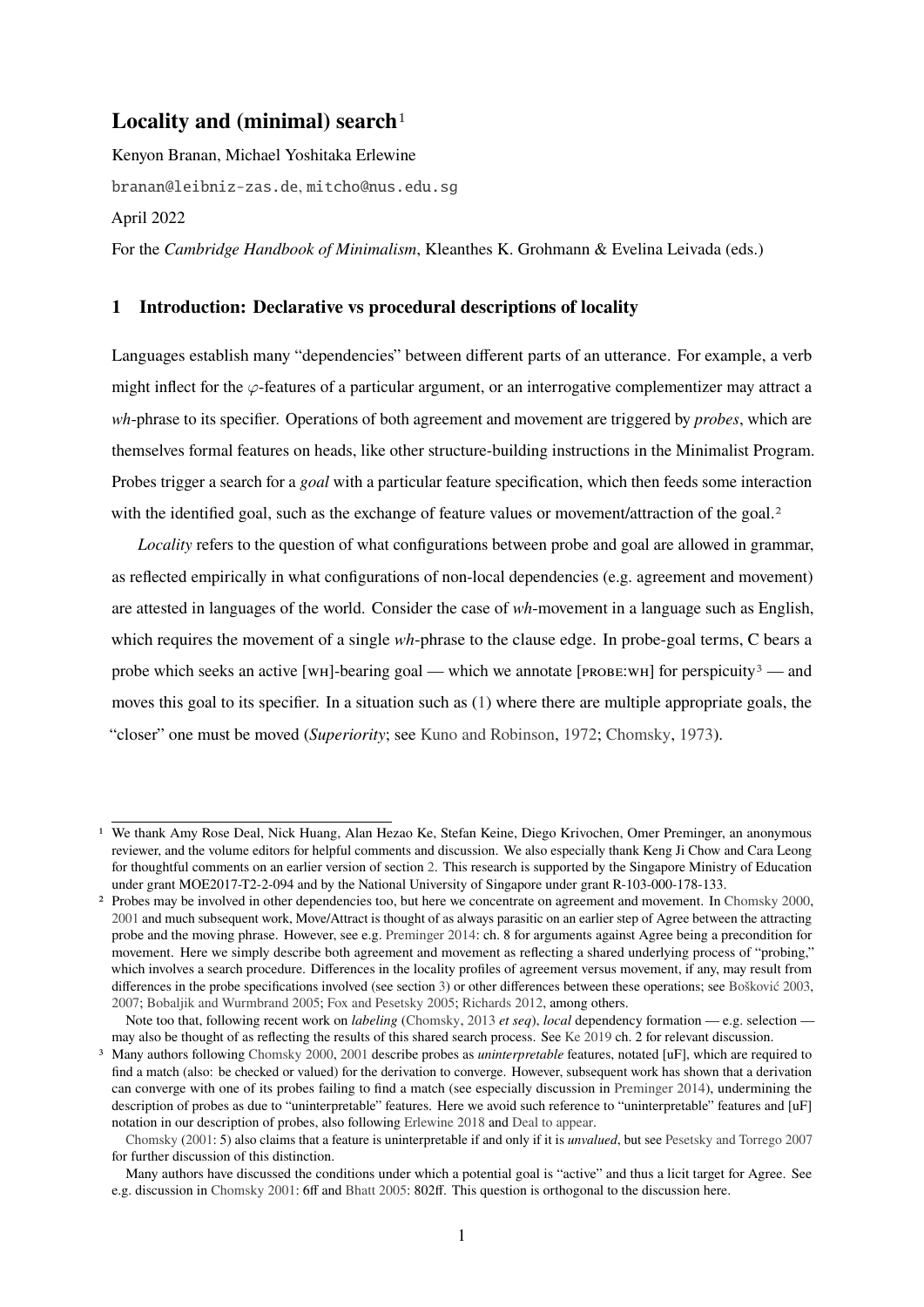(1) *Wh***-movement attracts the "closer"** *wh***-phrase:**

 $C[PROBE:WH]$  you expect *who* to buy *what*  $\Rightarrow$ 

- a. Who did you expect to buy what?
- b. \*What did you expect who to buy ?

The description of *relative locality* effects, beginning with Rizzi's [\(1990\)](#page-25-3) *Relativized Minimality*, have overwhelmingly taken a *declarative* form, stating constraints such as [\(2\)](#page-0-3):[4](#page-1-0)

(2) **Closest:** A probe must target the closest goal. A potential goal G for probe P is *closest* if no other potential goal for P c-commands G.

This declarative constraint in [\(2\)](#page-0-3) helps us (as analysts) explain the impossibility of a hypothetical derivation where the probe attracts the further goal *what* in [\(1\)](#page-0-3), and therefore predict the ungrammaticality in [\(1b](#page-0-3)). The constraint, so formulated, can also be thought of as a *filter* on the results of structure-building operations that apply freely (see e.g. [Lasnik and Saito,](#page-24-1) [1992\)](#page-24-1), potentially as a result of transderivational competition as in the discussion of the Minimal Link Condition in [Chomsky](#page-21-4) [1995:](#page-21-4) ch. 4 and [Nakamura](#page-24-2) [1998.](#page-24-2)

However, around the turn of the century, Minimalist theorizing shifted towards explaining constraints on grammatical configurations as reflecting the behavior of syntactic operations, in more *procedural* terms. In the case of locality, such effects — such as the Superiority contrast in [\(1\)](#page-0-3), as well as others we discuss below — have been thought to reflect the fact that probing involves an operation of "minimal search" [\(Chomsky,](#page-21-5) [2004:](#page-21-5) 113, *et seq*), where "minimal" means that the search procedure stops once it has found an appropriate goal (see also discussion in [Ke,](#page-23-1) [2019:](#page-23-1) ch. 2). In [\(3\)](#page-0-3), we sketch how the effects of the *declarative* constraint of Closest in [\(2\)](#page-0-3) could plausibly follow from this *procedural* description of minimal search in [\(3\)](#page-0-3):

### (3) **Deriving Closest from "minimal search" (a sketch):**

A probe triggers a *search* for a goal — *using a particular search procedure* — and *stops* once a suitable goal is found. Therefore, nodes that "come after" the first suitable goal — based on the order in which nodes are considered by the search procedure — are never even considered as possible goals.

In particular, suppose the search procedure has the following property: For X and Y in the *search space* of probe P, if X c-commands Y, search initiated by probe P will consider node X before node Y. If this

<span id="page-1-0"></span><sup>4</sup> The statement in [\(2\)](#page-0-3) is equivalent to the locality condition on Agree stated in [Chomsky](#page-21-1) [2000:](#page-21-1) 122, assumed there to also be relevant for the behavior of movement, such as in [\(1\)](#page-0-3); see note [2.](#page-0-1) Combined with a requirement that a probe must c-command any potential goal, [\(2\)](#page-0-3) also becomes effectively equivalent to the formulation of Relativized Minimality from [Rizzi](#page-25-3) [1990:](#page-25-3) 7, also restated in more contemporary terms in [Rizzi](#page-25-4) [2004:](#page-25-4) 225.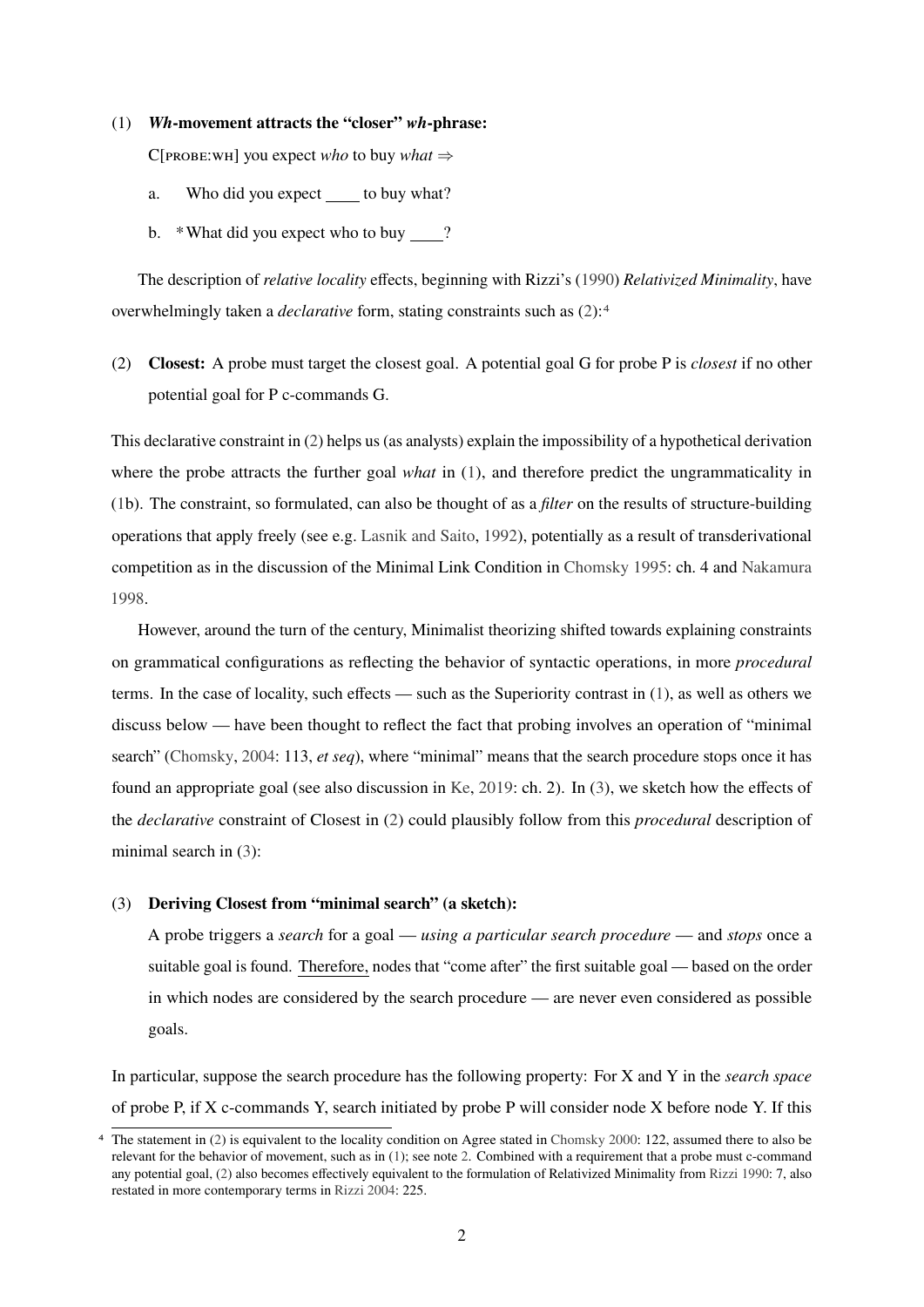property holds, we derive — and thus explain — the declarative generalization of Closest in  $(2)$  as a consequence of this more general nature of probing as minimal search.

In this chapter, we detail and discuss this *procedural* approach to the description and explanation of locality constraints in syntax.[5](#page-2-1) We begin in section [2](#page-2-0) by discussing possible formulations for the underlying search procedure. We then discuss empirical challenges for the "minimal" quality of the search procedure and introduce Amy Rose Deal's theory of *interaction vs satisfaction* as a promising extension to the procedural theory of probing, in section [3.](#page-7-0) We discuss the shape of the search space itself in section [4.](#page-10-0) We conclude in section [5](#page-17-0) with reflections on the status of procedural explanations in syntactic theory.

### <span id="page-2-0"></span>**2 Defining the search procedure**

A procedural approach to locality effects requires us to make explicit the mechanics of the search procedure underlying probing. In particular, we care to identify the *order* in which a probe considers nodes within its search space, and tests them to see if they are a suitable goal for the probe. This ordering — combined with the "minimal" property, that probing terminates once one appropriate goal is found — may underly and explain *relative locality* effects, as per the logic in [\(3\)](#page-0-3) above.

Here we first sketch and discuss two well-established options for the search procedure: *depth-first* versus *breadth-first* search.[6](#page-2-2) Both procedures first check to see whether or not the *start node* — i.e. the root node of the *search space* — is a match for the probe. If not, and the start node has daughters:

- The depth-first algorithm chooses one of the start node's daughters to consider, to see if it is a match; if not, the search then considers one daughter of that node, and so on. If the depth-first algorithm reaches a non-branching node without returning a match, the algorithm backtracks just enough to a node with a not-yet-considered daughter, and repeats the process on that daughter, etc.
- The breadth-first algorithm checks if each daughter of the start node (call these nodes *depth 1*) is a match; if no match is found, the algorithm checks the daughters of each of the depth 1 nodes, i.e. each of the *depth 2* nodes, and so on.

The search proceeds until a match is found — the "minimal" property — or once all accessible nodes in the search space have been considered. In the latter case, the search will terminate with no match, which we take to be possible and not necessarily lead to ungrammaticality (see e.g. [Preminger,](#page-25-0) [2014\)](#page-25-0).

<span id="page-2-1"></span><sup>5</sup> The distinction we draw here between *declarative* and *procedural* descriptions is reminiscent of the distinction between *representational* and *derivational* modes of description and explanation. But declarative constraints such as [\(2\)](#page-0-3) could be evaluated during the course of the derivation or only over final representations, and therefore the distinction we make here is not equivalent to questions of representations vs derivations. We therefore avoid discussion in terms of representations vs derivations here. See relevant discussion in the introduction to [Epstein and Seely](#page-22-2) [2002.](#page-22-2)

<span id="page-2-2"></span><sup>6</sup> Our discussion here describes probing as a process that proceeds *downward* through the search space, as is a common assumption in current work. This top-down conception of probing has recently been challenged, in particular by [Bjorkman and Zeijlstra](#page-20-4) [\(2019\)](#page-20-4) based on facts in the domain of  $\varphi$ -agreement. See also [Kush](#page-24-3) [2013:](#page-24-3) 21–23 for a concrete description of upwards search. We will not review this discussion here, although see note [30](#page-17-1) below for a potential derivation of "upwards Agree"-like behavior using repeated applications of the search procedure described here, together with iterated upwards expansion of the search space.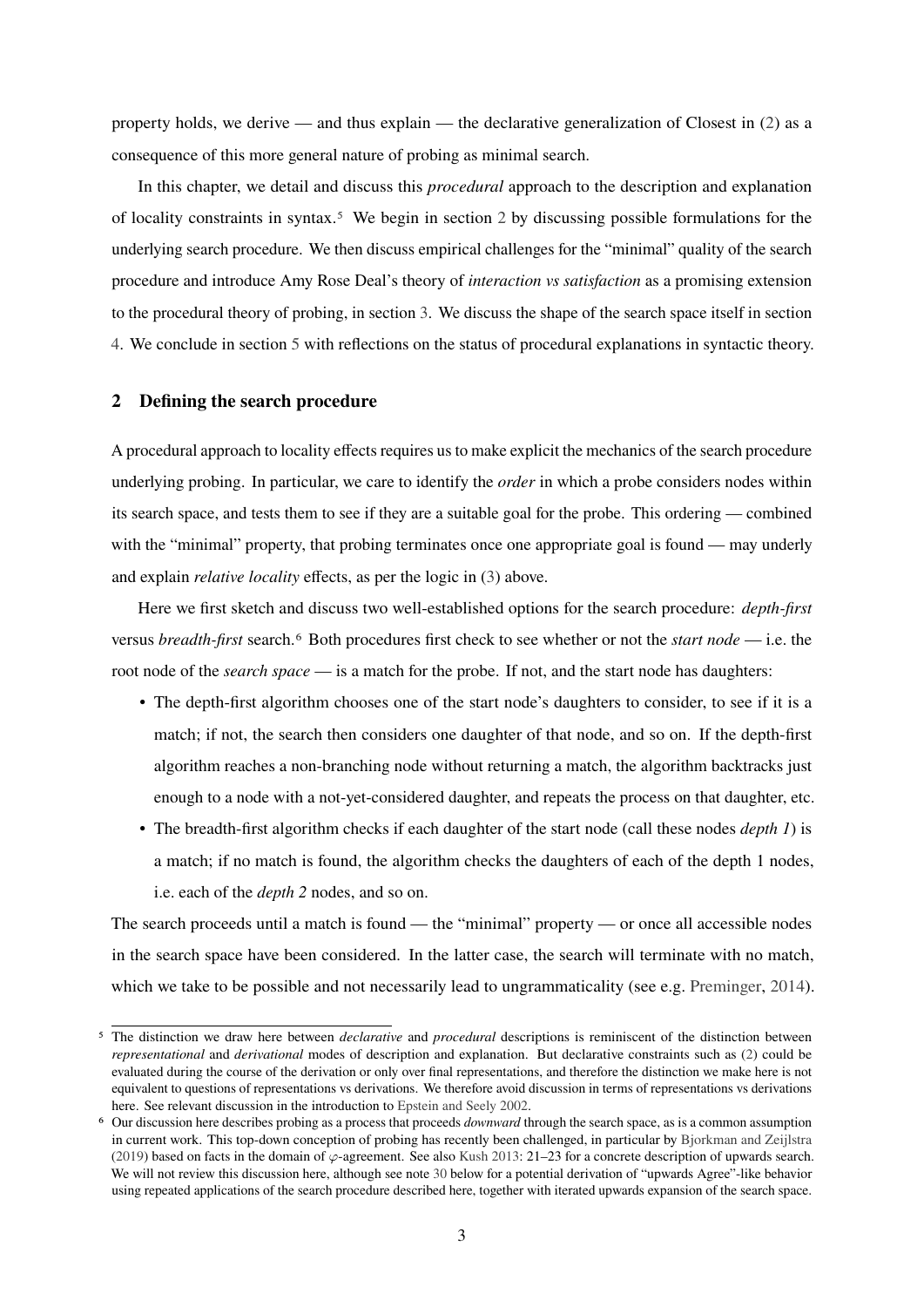See [Atlamaz](#page-20-5) [2019:](#page-20-5) ch. 3 and [Ke](#page-23-1) [2019:](#page-23-1) ch. 2 for more detailed descriptions of depth-first and breadth-first search algorithms and discussion of their relevance for the notion of minimal search.[7](#page-3-0) In recent work, [Chow](#page-21-6) [2022](#page-21-6) proposes a novel search algorithm which is distinct from depth-first and breadth-first search, but we first concentrate on these two more established algorithms and then briefly comment on Chow's proposal below.

The two search procedures are illustrated in [\(4–5\)](#page-2-0) below for the case of search within an internally complex sister of the probe. Here we assume that sisters are ordered for search, but briefly return to this assumption later.[8](#page-3-1) The numbering on the trees below reflects the order in which the nodes are considered by the probe, with nodes with lower numbers considered before those with higher numbers.

### (4) **Depth-first search, left to right:**

#### (5) **Breadth-first search, left to right:**



Suppose the probe seeks a goal which bears the feature [F] and there is just one node bearing [F] within its sister, as in [\(6\)](#page-2-0). Both the depth-first and breadth-first algorithms allow for the probe to find and interact with this goal.

<span id="page-3-0"></span><sup>7</sup> Various authors have discussed tree traversal algorithms in detail for linearization purposes. The appendix of [Kremers](#page-24-4) [2003](#page-24-4) discusses depth-first versus breadth-first search and concludes that depth-first search is more appropriate for his approach to linearization, also summarized in [Kremers](#page-24-5) [2009.](#page-24-5) The algorithms described in [Yasui](#page-26-0) [2003](#page-26-0) *et seq*, [Kural](#page-24-6) [2005,](#page-24-6) [de Vries](#page-26-1) [2009](#page-26-1) are all depth-first, but vary between so-called *preorder*, *inorder*, and *postorder* traversal, which is an independent way in which tree traversal algorithms may vary. See these works for definitions and discussion. The search procedures we describe here are preorder traversals.

<span id="page-3-1"></span>The algorithms as described here, and illustrated in  $(4-5)$  below, require an ordering to be imposed on the structure to determine which of two daughters is to be considered first. One possibility is that something like the LCA [\(Kayne,](#page-23-2) [1994\)](#page-23-2) is responsible for ordering structures for this purpose. This relative ordering between daughters may or may not be the same as a linearization. It is possible that the *raison d'être* for this ordering is simply to render a structure suitable for the search procedure; the interfaces then may or may not subsequently make use of this ordering for their own ends, e.g. for linearization at PF and also for processes at LF [\(Kayne](#page-23-2) [1994:](#page-23-2) §5.2, [Bruening](#page-21-7) [2014,](#page-21-7) [Branan and Sulemana](#page-21-8) [2019\)](#page-21-8). See also [Atlamaz](#page-20-5) [2019:](#page-20-5) 89–90 for a similar suggestion.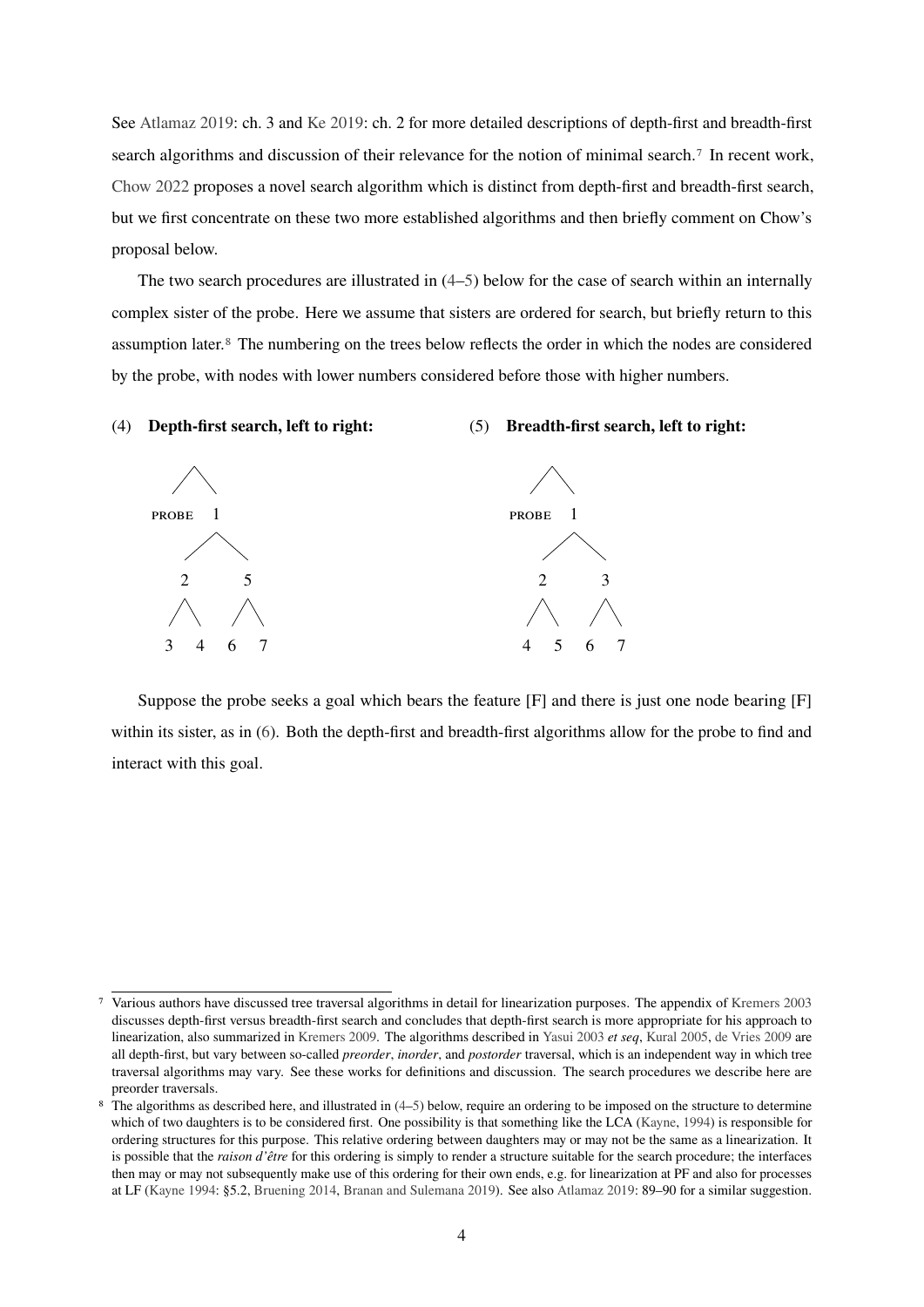### (6) **Probing for a unique potential goal:**



But now consider the configuration in [\(7\)](#page-2-0) with two nodes with the feature [F] in the search space, labeled α and β. Here the two search algorithms yield different results. The depth-first search in [\(7a](#page-2-0)) descends down left daughters to node 3, resulting in no match; backtracking to node 2 and considering its other daughter  $\alpha$  leads to a match, and the search terminates, never considering the nodes to the right. The breadth-first search in [\(7b](#page-2-0)) considers the start node (1) and its left daughter (2) before matching with  $\beta$ and then terminates, never considering the nodes deeper down. The paths to nodes that are considered in each search are bolded; the structure above the start node is gray as it is not part of the search space.

### (7) **Probing with two potential goals:**



The illustration in [\(7\)](#page-2-0) demonstrates that depth-first search will potentially lead to violations of the declarative Closest requirement on goals in [\(2\)](#page-0-3). In [\(7a](#page-2-0)), the probe matches with  $\alpha$ , despite the potential goal  $\beta$  c-commanding it. This is the case because  $\alpha$  is within the left daughter of the start node, whereas  $\beta$  is (within) the right daughter of the start node, and we have chosen to follow a left to right search order at each level. This also highlights the outsized effects of the relative search order among sisters for depth-first search.

In contrast, breadth-first search in [\(7b](#page-2-0)) leads the probe to match with  $\beta$ , which c-commands  $\alpha$ . As the minimal search terminates after finding  $\beta$ ,  $\alpha$  is never even considered by the probe. More generally, [Ke](#page-23-1) [2019](#page-23-1) demonstrates that a breadth-first search algorithm with unordered sisters derives the effects of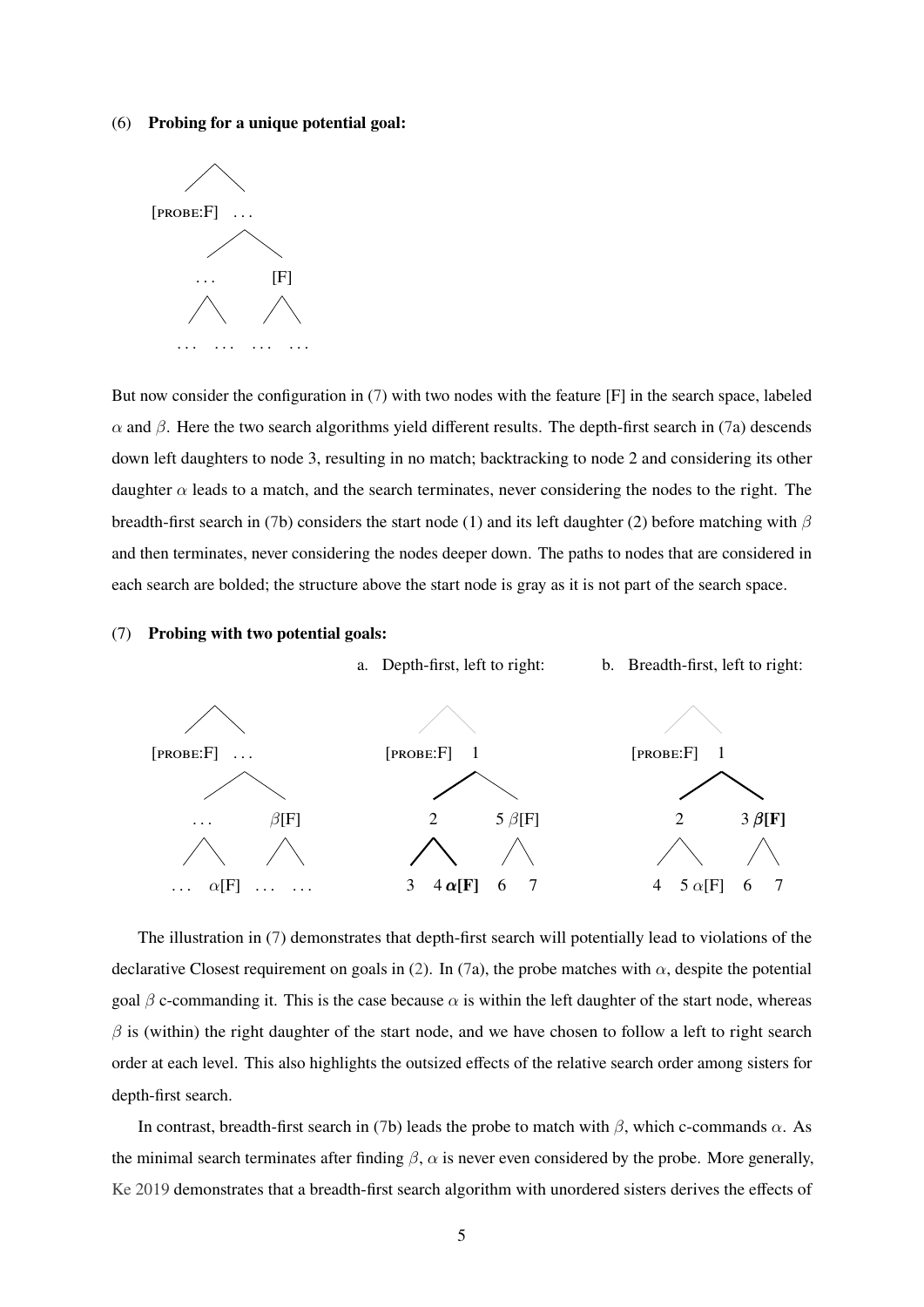the c-command-based Closest condition in [\(2\)](#page-0-3).<sup>[9](#page-5-0)[10](#page-5-1)</sup> For this reason, [Ke](#page-23-1) proposes to identify the "minimal" search" procedure of probing as a breadth-first search procedure.

We believe it may be premature to identify probing as involving breadth-first search as Ke proposes, for three reasons. First, it is possible that in many common grammatical configurations, depth-first and breadth-first searches are more difficult to distinguish than in the neat, abstract demonstration in [\(7\)](#page-2-0). In particular, suppose that certain subparts of the search space are inaccessible for probing. (We discuss this general possibility in more detail in section [4.1.](#page-11-0)) Example [\(8\)](#page-2-0) illustrates one such modification to the structures considered above, where the contents of the left daughter of the start node (possibly a specifier or adjunct) is made inaccessible for the search procedure. Notably, both depth-first and breadth-first searches now result in identical search order across the remaining, accessible nodes in the search space:<sup>[11](#page-5-2)</sup>

### (8) **Same order with depth-first and breadth-first, due to one part being made inaccessible:**



More generally, if the search space is strictly right-branching — binary branching with no accessible daughters under left sisters — depth-first and breadth-first searches yield provably equivalent results for search order and, in turn, relative locality constraints. Note that grammatical structures may indeed often take this form if the contents of (left) specifiers and adjuncts are generally made inaccessible for probing, as has been independently proposed in work such as [Nunes and Uriagereka](#page-24-7) [2000](#page-24-7) (see discussion in section [4.1](#page-11-0) and note [23](#page-12-0) below), inspired by [Huang'](#page-23-3)s [\(1982\)](#page-23-3) Conditions on Extraction Domains.

Second, depth-first search may be motivated by derivations that involve *smuggling*, where it is important that elements contained within a derived specifier be preferred for movement over other

<span id="page-5-0"></span><sup>9</sup> The procedure with ordered sisters, illustrated here, derives the Closest condition for potential goals at different depths, but predicts left-right asymmetries at the same depth level. For example, in [\(7b](#page-2-0)), the node labeled 2 will block a match with 3 but not vice versa.

<span id="page-5-2"></span><span id="page-5-1"></span><sup>10</sup> Concentrating on its application for labeling (see note [2\)](#page-0-1), [Cao](#page-21-9) [\(2017\)](#page-21-9) briefly describes minimal search as a breadth-first search. 11 A reviewer suggests that the search procedure could potentially make reference to the different status of nodes in the structure. For example, the search algorithm may recognize certain nodes as adjuncts and therefore not consider them. [Preminger](#page-25-5) [\(2019:](#page-25-5) 24) offers a recent proposal for minimal search along these lines, which makes reference to the status of different nodes in the structure as specifiers, complements, or adjuncts of a head, and which does not invite a clear classification as depth-first or breadth-first. Together with [Atlamaz](#page-20-5) [\(2019\)](#page-20-5), [Ke](#page-23-1) [\(2019\)](#page-23-1), and [Krivochen](#page-24-8) [\(2021\)](#page-24-8), we instead think it is productive to consider options for the search procedure in the most general case, without reference to such information, and to then consider the shape and size of the search space separately, as we discuss in section [2](#page-2-0) below.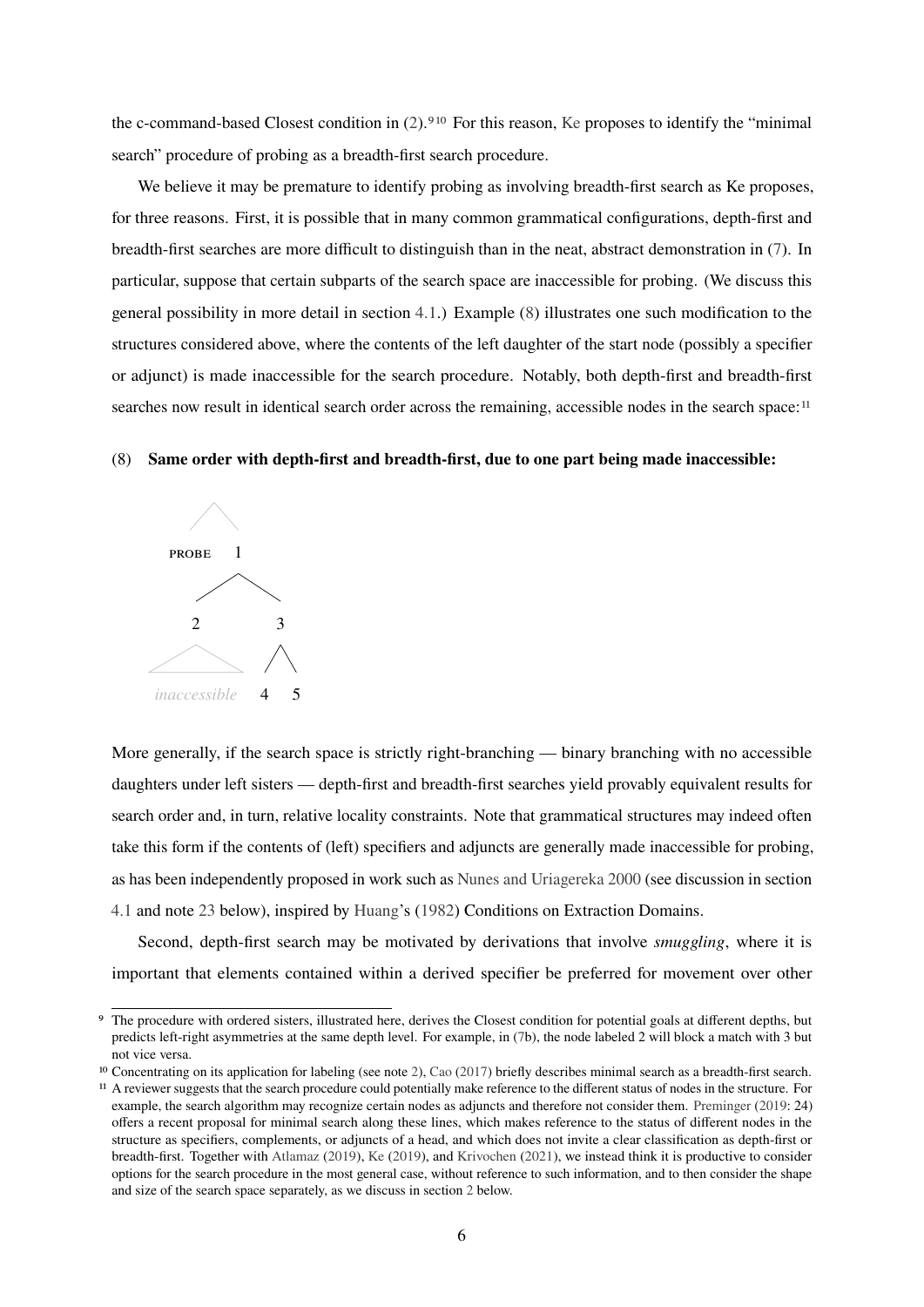potential matches in that specifier's sister. For example, [Collins](#page-22-3) [2005](#page-22-3) proposes that in the derivation of an English passive as in [\(9\)](#page-2-0), a portion of the extended verb phrase containing the theme (participle phrase, *PartP*) is first fronted across the agent but *not* "frozen," thereby "smuggling" the theme across the agent. It is crucial for this derivation that subject movement triggered by a probe on T target the theme DP within the fronted PartP rather than the agent in Spec,*v*P. Note that, in [\(9\)](#page-2-0), the theme DP and agent DP (in bold) are at the same depth level within VoiceP.

### (9) **Smuggling derivation for** *The book was written by John* **à la [Collins](#page-22-3) [2005:](#page-22-3)**[12](#page-6-0)



On an approach with depth-first search that traverses (left) specifiers before their sisters (see footnote [8](#page-3-1) above), all elements contained within a (left) specifier (as long as its contents have not been made inaccessible) will be "closer" to a probe than any elements in the sister of that specifier. However, this is not generally the case on a breadth-first algorithm, which may incorrectly predict the availability of theme DP movement as in [\(9\)](#page-2-0) to be sensitive to minute differences in the relative depth of the theme DP versus the agent DP.[13](#page-6-1)

Third, while Ke and other authors discuss only breadth-first search and depth-first search as potentially

<span id="page-6-0"></span><sup>&</sup>lt;sup>12</sup> This complete structure never appears explicitly in [Collins](#page-22-3) [2005,](#page-22-3) but we understand this to reflect his final proposal. Following his argumentation for PartP movement (§3; see (22) on page 90), he argues for the analysis of *by* as a Voice head (§4; see (30) on page 95), reflected here. The theme subject moves first to the edge of PartP in (22) on page 90, but following discussion of the non-phase status of PartP on page 98, the theme DP is illustrated as moving directly from its base position within PartP in (46) on page 102. Finally, we note that Collins refers to Infl/IP for the projection here labeled TP.

<span id="page-6-1"></span><sup>&</sup>lt;sup>13</sup> But we might also avoid this particular concern in the case of Collins' passive derivation, if Voice is a phase head which leads to *v*P being inaccessible for probing from above, as Collins suggests (page 98).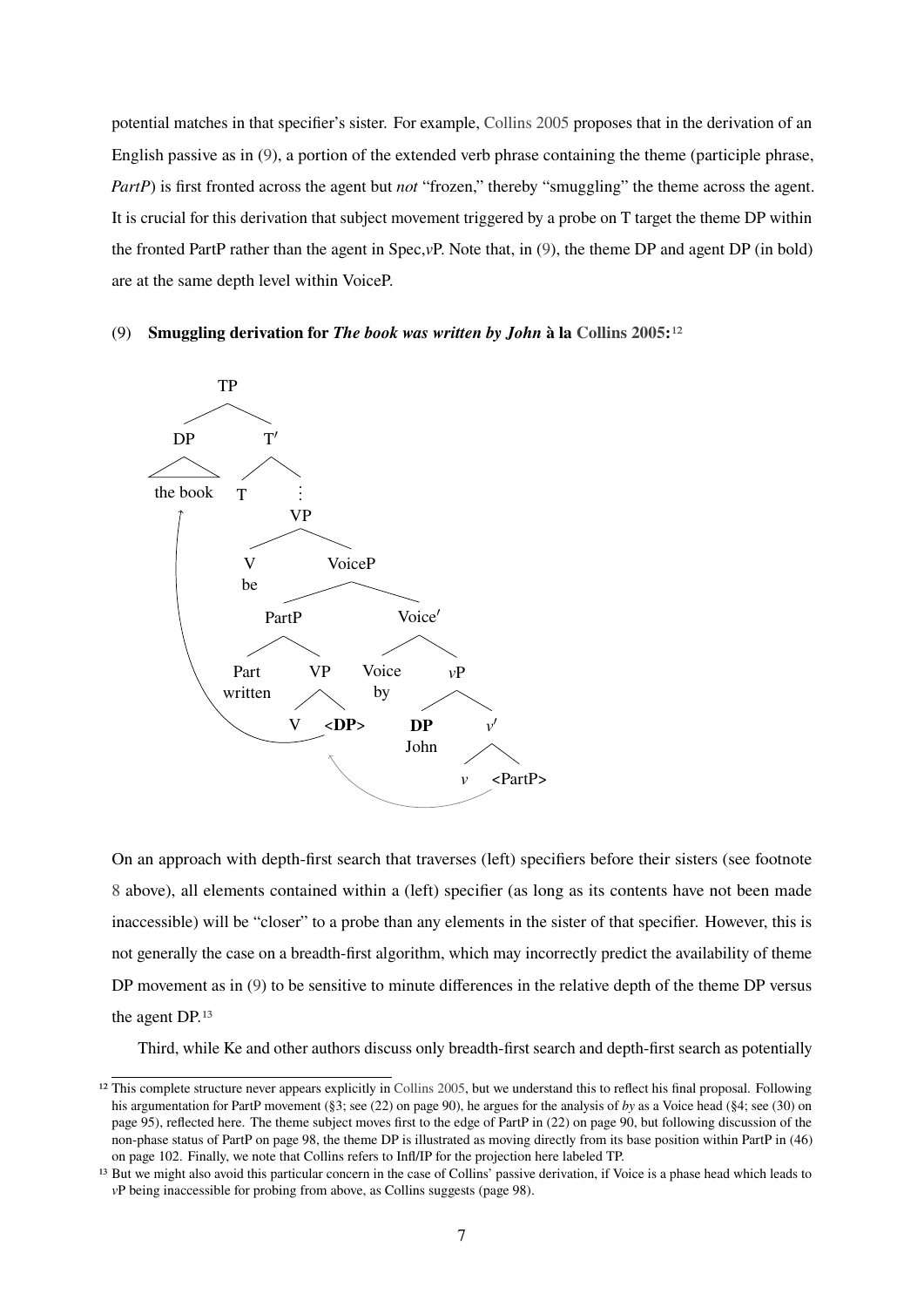underlying minimal search, these two well-established algorithms are not the only possibilities. In particular, [Chow](#page-21-6) [2022](#page-21-6) has recently described a search algorithm that brings together some of the positive features of both breadth-first and depth-first search algorithms that we have reviewed above. Like breadth-first search but unlike depth-first search, Chow's search algorithm ensures that probing will satisfy the c-command-based Closest condition in [\(2\)](#page-0-3).<sup>[14](#page-7-1)</sup> But like depth-first search and unlike breadth-first search, Chow's search algorithm will exhaustively search within a specifier that is transparent for probing before considering the contents of the specifier's sister, thereby allowing for smuggling derivations of the form we describe above. We believe that Chow's algorithm is thus a strong candidate for adoption as the technical implementation for minimal search and refer readers to [Chow](#page-21-6) [2022](#page-21-6) for further details.

## <span id="page-7-0"></span>**3 Distinguishing interaction and satisfaction**

In the search procedure described above, the probe considers one node at a time to see if it is a match for the probe's feature specification; if it is a match, the search halts. The probe may then exchange information with the goal (leading to agreement and/or case-assignment) or attract the goal (movement). As discussed in particular by [Ke](#page-23-1) [\(2019\)](#page-23-1), this property of the search halting immediately upon encountering a match is the "minimal" property of *minimal search*, which allows for the procedural explanation for relative locality effects such as that described in [\(2\)](#page-0-3).

A challenge for this "minimal" property is the existence of probes which may target multiple goals. In this section, we introduce this empirical possibility and the proposal in [Deal](#page-22-4) [2015,](#page-22-4) [to appear](#page-22-1) to address such facts, also informed by ideas in [Keine](#page-24-9) [2016.](#page-24-9) Herself adopting a procedural description for probing and locality effects, Deal proposes that probes have two distinct specifications: an *interaction* condition, identifying the type of goal(s) the probe will find to later Agree with or to Attract, and a *satisfaction* condition, for what nodes will cause the search to halt. As we will see in this and the following section, such a dissociation allows for a richer typology of probing behaviors, which appears to be empirically motivated, but effectively undercuts the strong claim that all probing is minimal search.

Deal's original motivation for the distinction between interaction and satisfaction conditions comes from the behavior of Nez Perce complementizer agreement. In the general case, complementizers in Nez Perce inflect for first-person, second-person, and plural features, in case either the subject or object bear these features. This results in the same complementizer form *ke-pe-m* expressing plural and second-person features in examples [\(10a](#page-7-0)–c), where the plural and second-person features are both on the subject [\(10a](#page-7-0)), both on the object [\(10b](#page-7-0)), or contributed by two different arguments [\(10c](#page-7-0)). However, specifically when the subject is second person, there is no agreement with features of the object, for example explaining the lack of plural agreement on C with the object in [\(10d](#page-7-0)).

<span id="page-7-1"></span><sup>&</sup>lt;sup>14</sup> There will, however, still be left-right asymmetries between sisters. See footnote [9](#page-5-0) above.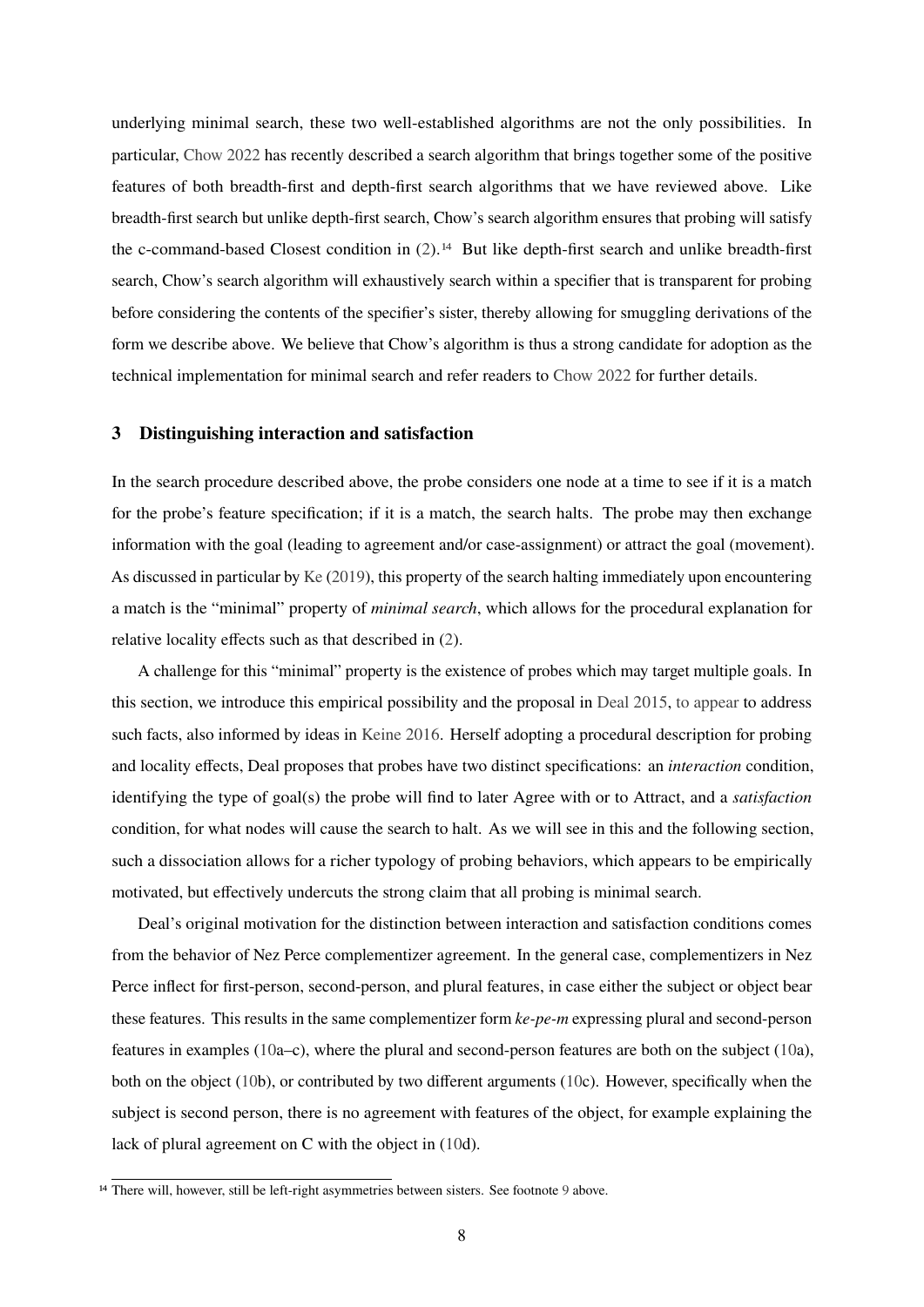#### (10) **Nez Perce complementizer agreement:** [\(Deal,](#page-22-4) [2015:](#page-22-4) 7–8)

- a. ke-pe-m kaa *prosubj* 'e-cewcew-tée'nix A.-ne C-PL-2 then PRO.2PL 30BJ-telephone-TAM A.-ACC 'when you(pl) call A.' (2pl subject / 3sg object)
- b. ke-pe-m kaa A.-nim hi-cewcew-téetu C-pl-2 then A.-erg 3subj-telephone-tam pro.2pl *proobj* 'when A. calls you(pl)' (3sg subject / 2pl object)
- c. ke-pe-m kaa A.-nim kaa T.-nm hi-cewcew-tée'nix  $C$ -PL-2 then A.-ERG and T.-ERG 3subj-telephone-tam PRO.2sG *proobj* 'when A. and T. call you(sg)' (3pl subject / 2sg object)
- d. ke-m kaa *prosubj* 'ee C-2 then PRO.2sg 2sg.cl 3obj-O.Pl-telephone-TAM PRO.3PL 'e-nees-cewcew-téetu *proobj* 'when you(sg) call them' (2sg subject / 3pl object)

Deal shows that this and other such asymmetries all follow from the generalization that "C does not probe past a second person argument" [\(Deal,](#page-22-4) [2015:](#page-22-4) 8). Deal proposes that the probe on Nez Perce C will *interact* with all  $\varphi$ -feature targets — exponing the first-person, second-person, and plural features of all such targets it finds on core arguments in the clause — but is *satisfied* specifically by the addressee feature [ADDR], where satisfaction refers to termination of the search. In other words, the probe will terminate only when [addr] is found or when the search space is exhausted. [Deal](#page-22-1) [\(to appear\)](#page-22-1) proposes the notation [INT: $\varphi$ , SAT:ADDR] for this probe.

We might also imagine there to be cases of *insatiable* probes — i.e. probes which have no satisfaction condition, and which interact with any and all elements that match the interaction condition within the search space. One possible case of this is Japanese T, following the analysis of long-distance multiple nominative assignment developed in [Hiraiwa](#page-23-4) [2001.](#page-23-4) Hiraiwa argues that the presence of finite T in a matrix clause in Japanese is able to license multiple nominative arguments, crossing both a finite clause boundary as well as intervening dative nominals. He proposes that certain heads — such as T in Japanese — may be specified to probe for multiple goals as part of a single Agree operation. For the theory sketched here, such a probe could be described as a probe without a satisfaction feature; for such probes, search would terminate only after the entire search space is exhausted. See also [Deal](#page-22-1) [to appear](#page-22-1) and citations there for discussion of other insatiable probes.

The possibility of a probe matching with multiple goals opens up a more general question of how the morphosyntax then handles the output of such a process. "Omnivorous" agreement of the kind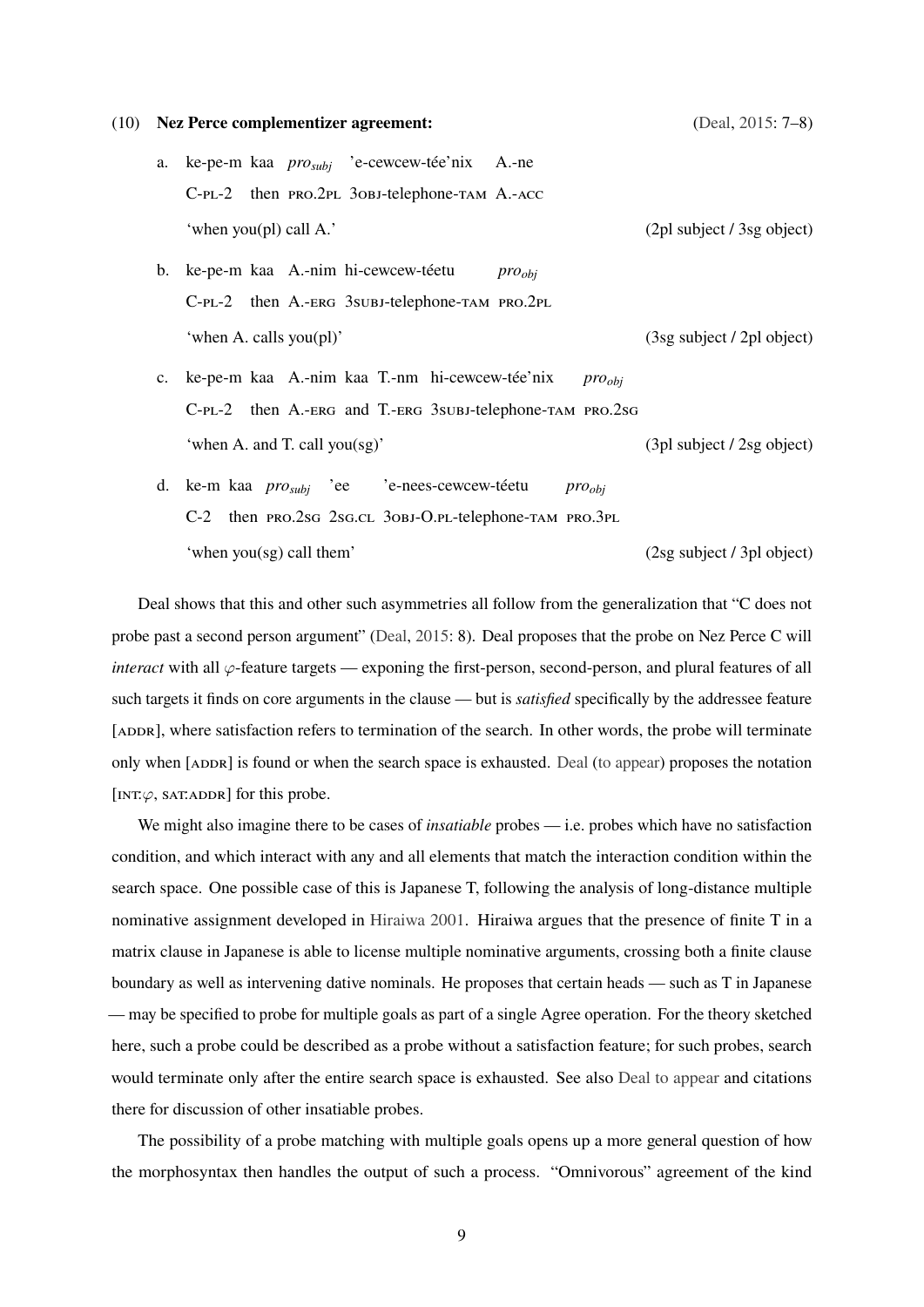observed in Nez Perce and multiple assignment of nominative case in Japanese are just two possibilities. In the domain of  $\varphi$ -agreement, see further discussion in [Deal](#page-22-4) [2015:](#page-22-4) 11–13, as well as discussion of this question in relation to PCC effects in [Coon and Keine](#page-22-5) [2021](#page-22-5) and [Deal](#page-22-1) [to appear.](#page-22-1) Another possibility is that, following the identification of multiple goals by a probe, an independent heuristic is used to choose just one of these goals to then agree with or to move. See for example the *Specificity*-based proposal in [Lahne](#page-24-10) [2012](#page-24-10) and [Hamann](#page-23-5) [2014,](#page-23-5) *Best Match* in [Coon and Bale](#page-22-6) [2014,](#page-22-6) *Multitasking* in [Van Urk and Richards](#page-25-6) [2015,](#page-25-6) as well as multiple matches simply leading to optionality in [Halpert](#page-23-6) [2019.](#page-23-6) Note however that by allowing probes to first interact with multiple candidate goals and then later choosing just one of them to privilege for visible interaction, we effectively undo the core procedural explanation for relative locality effects as in [\(3\)](#page-0-3) above. Probing with the "minimal" characteristic described above is then guaranteed only when the interaction and satisfaction conditions are equal: a probe of the form [int:F, sat:F] will terminate immediately upon matching with a [F] goal, if any, or else terminates after exhausting the search space.

In the case of Nez Perce complementizer agreement above, the satisfaction feature of the probe will match a subset of the nodes that interact with the probe.[15](#page-9-0) But following [Keine](#page-24-9) [2016,](#page-24-9) we also imagine there to be cases where a probe can be "prematurely satisfied," i.e. terminating without any identified goal. In [Branan and Erlewine](#page-21-10) [to appear,](#page-21-10) we discuss the fact that many languages exhibit  $\bar{A}$ -movement processes that necessarily target the closest DP, often resulting in a descriptively subject-only extraction restriction. On the approach developed there, a probe may interact with nodes that bear both a [D] feature and a relevant  $\bar{A}$ -feature, with [D] alone being a satisfaction feature. We notate such a probe as  $\text{inr}.\overline{A}$ +D, sat:D]. Search by a probe of this form will necessarily terminate upon encountering the closest nominal.<sup>[16](#page-9-1)</sup> If that closest nominal bears the requisite  $\bar{A}$ -feature, the probe will interact with it, as reflected by its successful movement. However, if that closest nominal lacks the relevant  $\overline{A}$ -feature, probing will terminate without successfully matching with any goal. The end result is a  $\bar{A}$ -extraction process that cannot skip the closest DP.[17](#page-9-2) See also [Keine](#page-24-9) [2016](#page-24-9) for additional discussion of satisfaction conditions of probes that lead to premature satisfaction. So-called *defective interveners* [\(Chomsky,](#page-21-1) [2000;](#page-21-1) see also [McGinnis,](#page-24-11) [1998\)](#page-24-11) may also be modeled in a similar way.

By separating the trigger of search termination (*satisfaction*) from the process of matching itself (*interaction*), Deal's interaction-satisfaction theory of probe specifications allows for the description of a wide range of attested probing interactions. This includes cases where the probe may interact with multiple goals before terminating [\(11a](#page-7-0)–b), as well as cases where search may terminate prematurely

<span id="page-9-0"></span><sup>&</sup>lt;sup>15</sup> Deal proposes that this may be a general constraint on probing: "satisfaction features must be a subset of interaction features" [\(Deal,](#page-22-4) [2015:](#page-22-4) 3). Our discussion here of  $\bar{A}$ -probing for the closest DP ([Branan and Erlewine,](#page-21-10) [to appear\)](#page-21-10) and the examples of "horizons" in [Keine](#page-24-9) [2016](#page-24-9) serve as arguments against this particular detail in Deal's discussion of the interaction-satisfaction theory, which we otherwise adopt and advocate for.

<span id="page-9-1"></span><sup>16</sup> See also related discussion at the end of section [4.2.](#page-14-0)

<span id="page-9-2"></span><sup>17</sup> Precursors to this approach to such subject-only extraction asymmetries include [Aldridge](#page-20-6) [2004,](#page-20-6) as we discuss in [Branan and](#page-21-10) [Erlewine](#page-21-10) [to appear,](#page-21-10) as well as [Erlewine](#page-22-0) [2018:](#page-22-0) 686–687 and [Coon, Baier, and Levin](#page-22-7) [2021.](#page-22-7)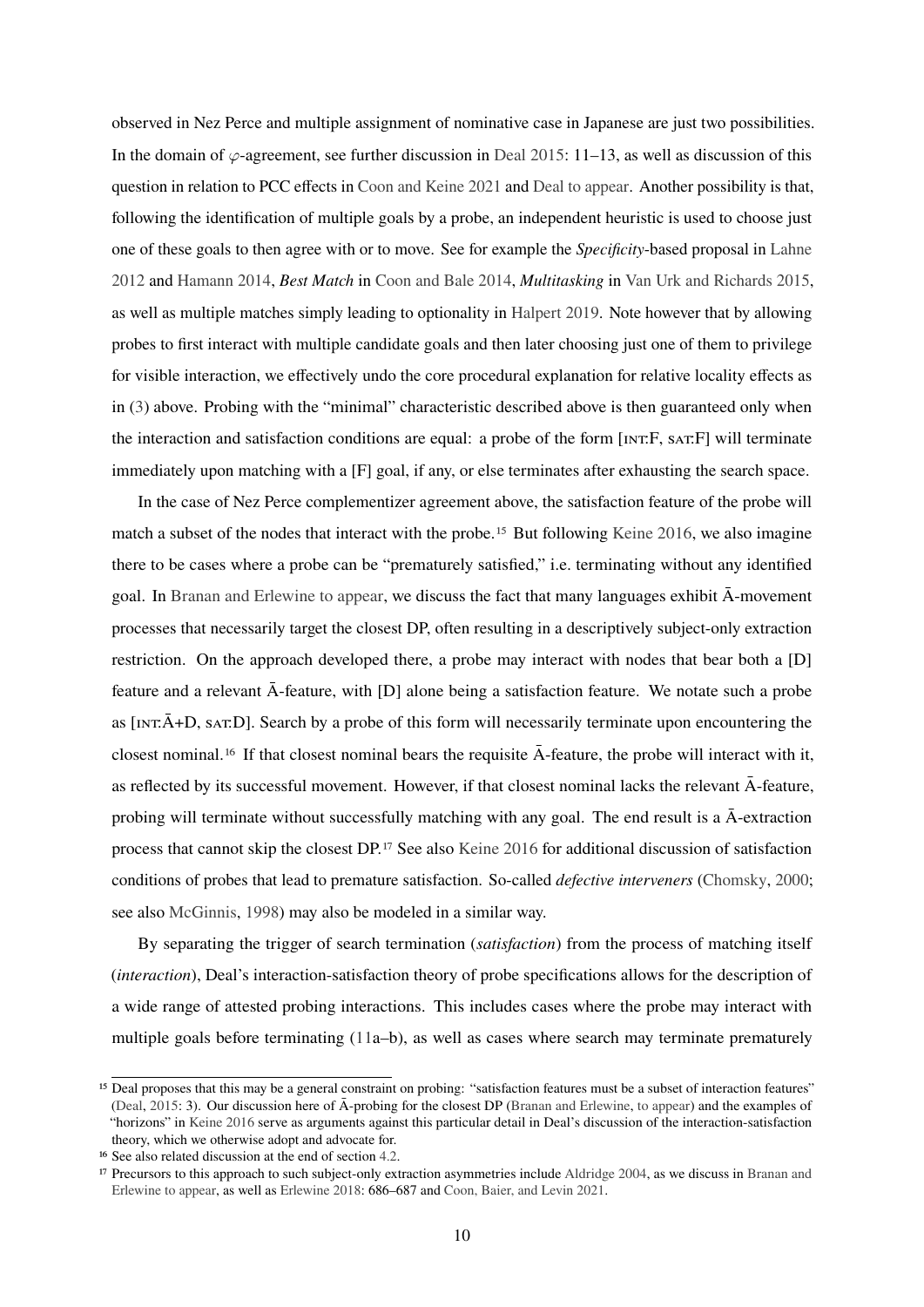before interacting with a potential goal within the search space [\(11c](#page-7-0)).

### (11) **Some probe specifications in interaction-satisfaction theory:**

- a. Nez Perce C:  $\left[INT:\varphi, SAT: ADDR\right]$ c.  $\bar{A}$ -probing for the closest DP:  $\left[ \text{INT}.\bar{A}+D, \text{SAT}:\bar{D} \right]$
- b. Japanese T for nominative assignment: [int:uCase<sup>[18](#page-10-1)</sup>, sat:−] d. Minimal search for [F]:  $[NT.F, SAT.F] = [PROBE:F]$

This empirical coverage provided by this interaction-satisfaction framework argues against the hypothesis that all forms of probing necessarily reflect "minimal search," where "minimal" means that the search will halt immediately upon encountering one matching goal. However, such a "minimal" probe may still be described in this theory, as a probe with identical interaction and satisfaction conditions [\(11d](#page-7-0)). We furthermore might consider specifications of this form to be some sort of default, explaining the prevalence of the widely attested Closest constraint on locality [\(2\)](#page-0-3) which may be derived by probing involving the [Chow](#page-21-6) [2022](#page-21-6) search algorithm or breadth-first search (see section [2](#page-2-0) above).<sup>[19](#page-10-2)</sup> Finally, we note that Deal's theory is a *procedural* theory, or at least most naturally described in procedural terms. This demonstrates the strength of this procedural mode of description, even for describing interactions which do not obey the Closest constraint on locality.

## <span id="page-10-0"></span>**4 Defining the search space**

Our discussion thus far has concentrated on the mechanics of the search procedure associated with probing, given a particular search space, i.e. a syntactic structure which the search procedure traverses to find its goal(s). A procedural theory of probing must also describe the search space itself. If a particular bit of structure is not included in the search space, this guarantees that its contents will not be found by the search procedure.[20](#page-10-3) This offers a means for describing *absolute locality* conditions on syntactic dependencies, where probes are simply unable to find potential goals in certain structural positions, in contrast to the relative locality effects described above, which are triggered by the presence of other potential goals in the structure.

The default assumption is for the search space for probe P to be the entire sister of P. In this section, we discuss two classes of potential revisions to this assumption, which lead to different sorts of absolute

<span id="page-10-1"></span><sup>&</sup>lt;sup>18</sup> We use the notation [INT:uCase] here to specify targets with *unvalued* Case features. See also note [3](#page-0-2) above.

<span id="page-10-2"></span><sup>19</sup> On the other hand, evidence from child language acquisition discussed in [Friedmann, Belletti, and Rizzi](#page-23-7) [2009:](#page-23-7) 82–85 and [Rizzi](#page-25-7) [2013:](#page-25-7) 180–182 suggests that probes which are unable to skip partially matching interveners and thus more susceptible to premature satisfaction, such as [\(11c](#page-7-0)), may in fact be the "default" in the course of acquisition.

<span id="page-10-3"></span> $20$  As noted in footnote [11](#page-5-2) above, some works such as [Preminger](#page-25-5) [2019](#page-25-5) conceptualize search space restrictions — i.e. which nodes are accessible for probing — into the description of the search procedure itself. We believe it is productive to distinguish these two aspects in the description of probing procedures.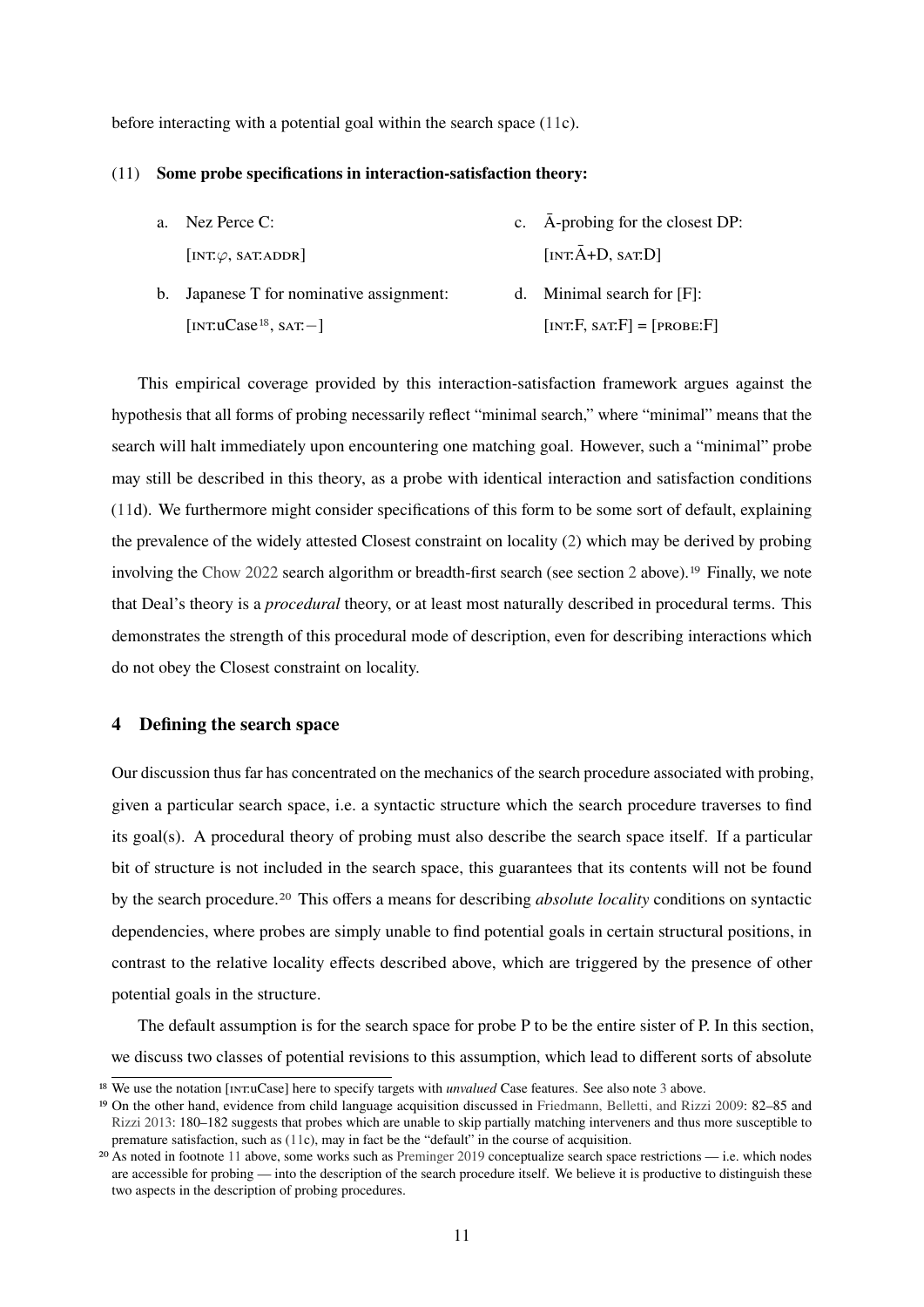locality restrictions: first, the idea that some subparts of the search space may be made inaccessible for probing, and second, modifications to the shape and size of the search space.

## <span id="page-11-0"></span>**4.1 Opacity in the search space**

A recurrant idea in syntax is that operations can apply only within certain domains, ruling out true long-distance dependencies. Islands [\(Ross,](#page-25-8) [1967\)](#page-25-8), the strict cycle condition [\(Chomsky,](#page-21-0) [1973\)](#page-21-0), and barriers [\(Chomsky,](#page-21-11) [1986\)](#page-21-11) all have described some such restrictions. In contemporary Minimalist work, the notion of *phase* has been developed [\(Chomsky,](#page-21-1) [2000,](#page-21-1) [2001\)](#page-21-2). On this approach, certain heads are specified as *phase heads*, which delimit domains for probing.

Consider the structures in [\(12\)](#page-11-0), which reflect one portion of the derivation of a long-distance *wh*-question such as *Which book did Joey say that Meghan bought?*. Suppose that the embedded complementizer C is a *phase head* (PH), with the contents of its complement invisible for probing from above, indicated by gray coloring below. Search initiated by [probe:wh] in a higher phase cannot consider those gray nodes in the complement of C, and thus a *wh*-phrase within the lower phase will not be found in [\(12a](#page-11-0)), predicting the unavailability of direct, "one fell swoop" movement out of the CP. However, if the *wh*-phrase can first move to the "edge" of the phase as in [\(12b](#page-11-0)) — itself possibly triggered by an appropriate probe on the intermediate phase head itself — it escapes the domain which cannot be considered for probing from above, feeding long-distance movement in a *successive-cyclic* fashion (see e.g. [Chomsky,](#page-21-12) [1977\)](#page-21-12). In many works, phase head categories include C as well as *v* and D, but this is an area of active research; see e.g. [Van Urk](#page-25-9) [2020.](#page-25-9) Phases which do not support such movement to the edge will be strictly opaque, offering a possible description for the strong islands of [Ross](#page-25-8) [1967.](#page-25-8)

### (12) **Phase impenetrability and intermediate movement:**

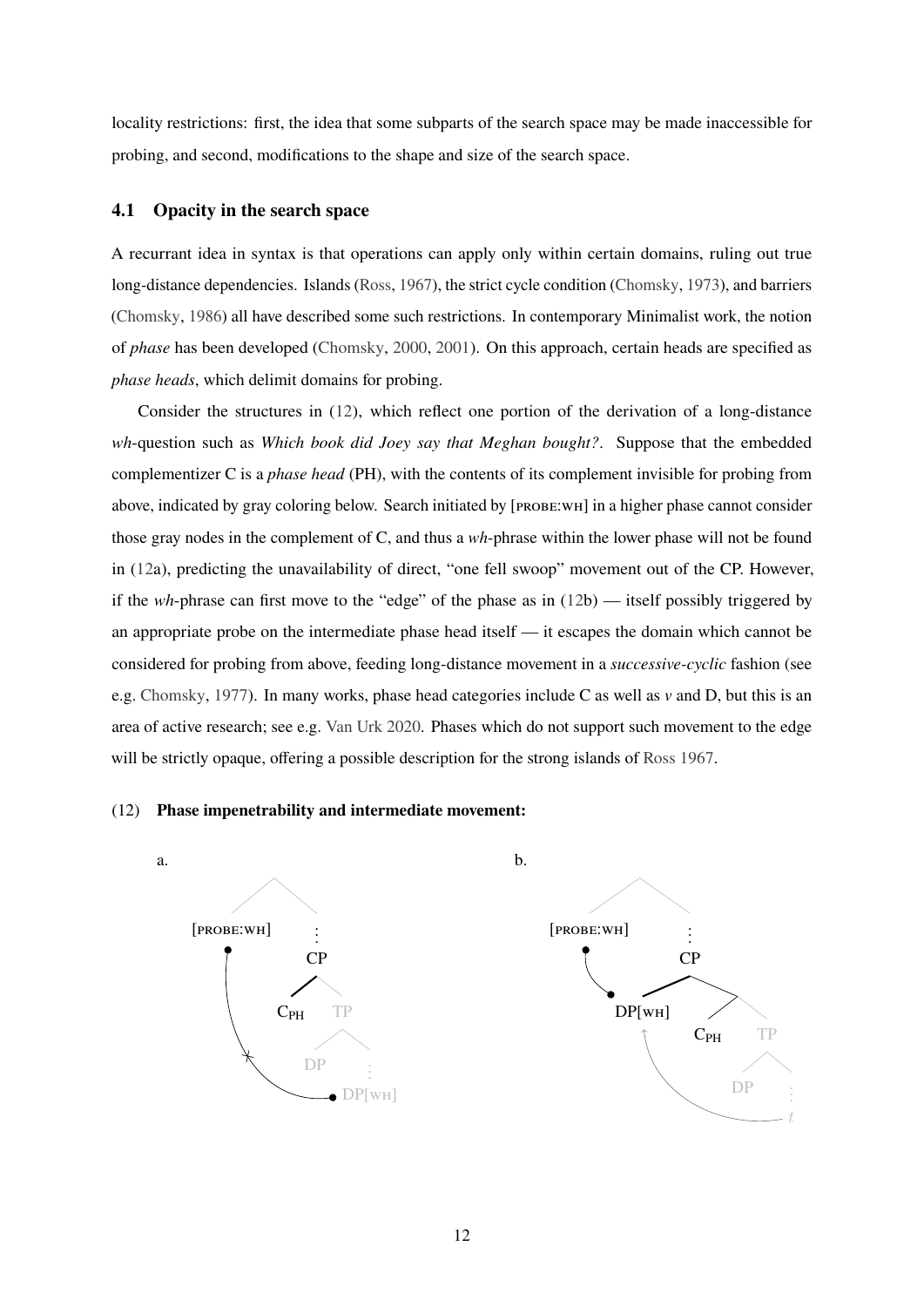Following our earlier discussion of probe specification in terms of interaction and satisfaction conditions [\(Deal,](#page-22-4) [2015,](#page-22-4) [to appear\)](#page-22-1), we might be tempted to describe phase head categories as default satisfaction features of probes. For example, a *wh*-probe might have a specification such as [INT:WH, sat:ph], with phase heads such as D, C, and  $\nu$  bearing the [p<sub>H</sub>] feature.<sup>[21](#page-12-1)</sup> We note that this is not a satisfactory approach to implementing and parameterizing phasehood. A probe of this form indeed will be unable to probe into the complement of a [p<sub>H</sub>]-marked phase head, but we furthermore predict that the search will then terminate and not be able to consider any further structure elsewhere in the search space as well. For example, a left-to-right depth-first search initiated by this probe in order to initiate object *wh*-movement in a sentence such as *What did the boy read?* in [\(13\)](#page-11-0) will be unable to probe into the sister of the subject DP, in addition to blocking search into the complement of the phase head D.<sup>[22](#page-12-2)</sup> Phase impenetrability thus cannot be implemented in terms of the specification of the probe.

### (13) **Specifying phase heads as satisfaction features (a bad idea):**



The inaccessibility of certain portions of the search space is therefore commonly modeled via modification of the search space's structure itself. [Chomsky](#page-21-1) [\(2000,](#page-21-1) [2001\)](#page-21-2) proposes that the opacity of phasal complements is the result of a process of *Spell-Out* which applies to the complements of phase heads at certain points in the derivation. Specifically, [Chomsky](#page-21-2) [\(2001:](#page-21-2) pg. 5) proposes that Spell-Out will remove syntactic features from the portion of the clause targeted for Spell-Out, making it effectively invisible for subsequent probing. [Nunes and Uriagereka](#page-24-7) [2000](#page-24-7) develop a similar proposal, but where the result of Spell-Out is an atomic element, akin to a word, without its internal structure.[23](#page-12-0) Regardless of the precise characterization of this mechanism, we can think of phases as categories that make their

<span id="page-12-1"></span><sup>21</sup> See [Rackowski and Richards](#page-25-10) [2005](#page-25-10) for a proposal along these lines, but also combined with a proposal where the phase "unlocks" and the search continues into the phase following Agree with the phase itself. The horizons of [Keine](#page-24-9) [2016](#page-24-9) are also specifications on probes that lead to premature satisfaction, but which are argued to be distinct from phases.

<span id="page-12-2"></span><sup>22</sup> The reader can verify that a breadth-first or [Chow](#page-21-6) [2022](#page-21-6) search procedure will not fare much better for the situation at hand.

<span id="page-12-0"></span><sup>23</sup> [Nunes and Uriagereka'](#page-24-7)s approach additionally forces moved phrases (and specifiers more generally) to undergo Spell-Out, removing them from the search space, bearing on the discussion of similarities and differences between different search algorithms in section [2](#page-2-0) above.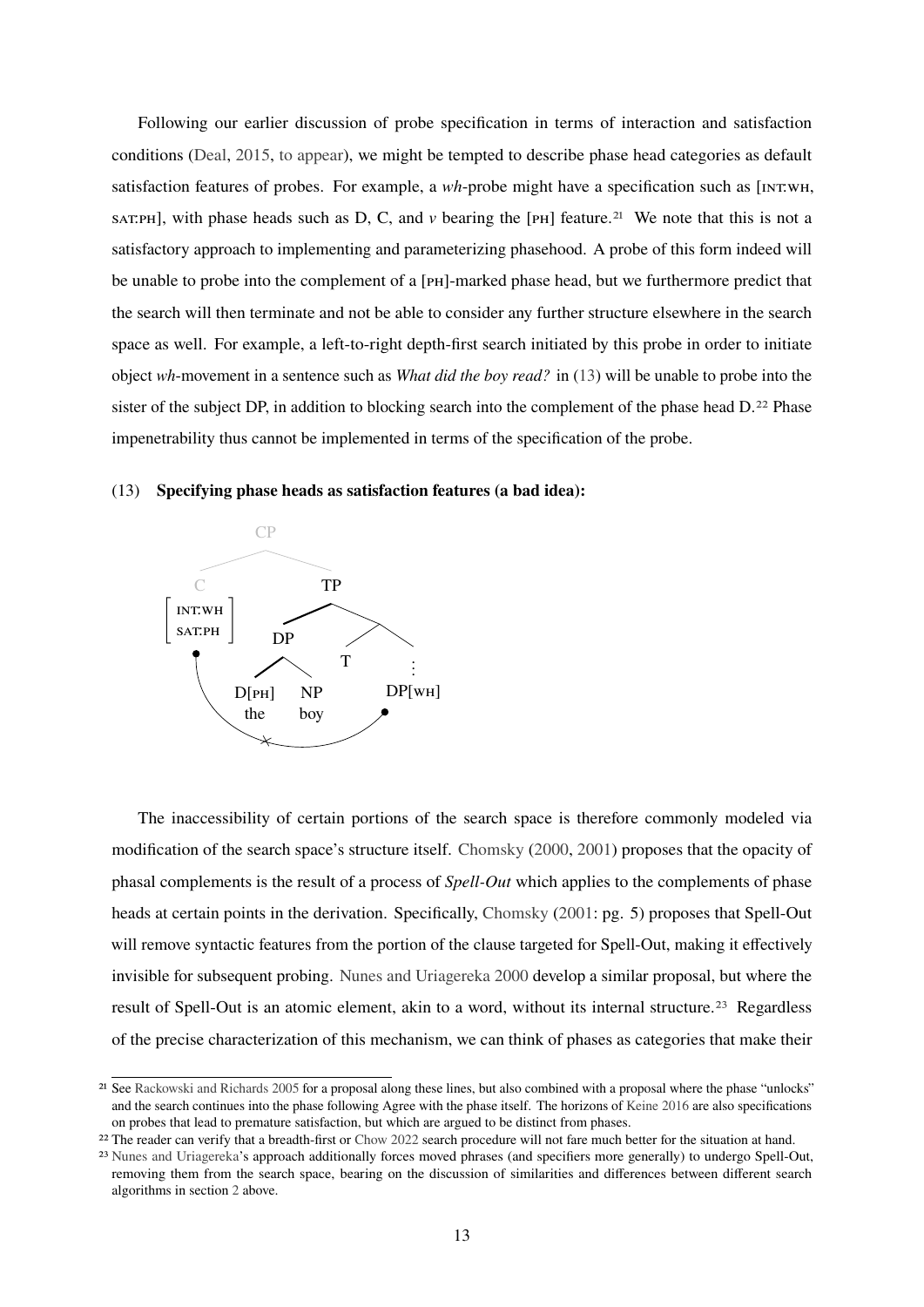complements invisible for all forms of probing from above — as reflected in [\(12\)](#page-11-0) above, effectively removing the gray nodes from the search space — obviated only by prior movement of the potential goal to the phase edge.

An alternative to these approaches to absolute locality effects via modification of the search space structure is to view at least some absolute locality effects as the result of problems at the PF or LF interface. One promising strain of research along these lines involves the *Cyclic Linearization* framework developed in [Fox and Pesetsky](#page-23-0) [\(2005\)](#page-23-0) and developed in various ways in [Bachrach and Katzir](#page-20-7) [\(2009\)](#page-20-7); [Ko](#page-24-12) [\(2014\)](#page-24-12); [O'Brien](#page-24-13) [\(2017\)](#page-24-13); [Davis](#page-22-8) [\(2020\)](#page-22-8). There, one of the functions of Spell-Out is to fix the linear order of portions of the clause, but without rendering the material inaccessible for later probing. Probing into portions of the clause that have undergone Spell-Out is allowed, provided that subsequent operations triggered by the probe do not alter the relative linear order of those elements.

Another set of facts motivating such an approach involve cases where probing seems to be able to cross the same phase boundary in some contexts, but not others. These cases include the "unlocking" effects discussed in [Rackowski and Richards](#page-25-10) [\(2005\)](#page-25-10); [Branan](#page-20-8) [\(2018\)](#page-20-8); [Halpert](#page-23-6) [\(2019\)](#page-23-6); [Preminger](#page-25-5) [\(2019\)](#page-25-5), as well as the bound pronoun effect described in [Grano and Lasnik](#page-23-8) [\(2018\)](#page-23-8), [Huang](#page-23-9) [to appear](#page-23-9) and references there; in both of these cases a phase becomes transparent for probing if and when some portion of the phase is part of an independently well-formed non-local dependency with a higher element.[24](#page-13-0) An example of this sort of effect is shown in [\(14\)](#page-11-0) below. Here we see that extraction from a finite adjunct is allowed just in case the subject of the island is a pronoun bound by an argument in the matrix clause.

### (14) **Bound pronominal subject effect:** [\(Grano and Lasnik,](#page-23-8) [2018:](#page-23-8) 494)

- a. \*What did Ann go home after Mary read?
- b. <sup>?</sup>What did Ann go home after she<sub>Ann</sub> read?

Such selective opacity effects pose a look-ahead problem for the common approach to phasal impenetrability as reflecting an irreversible process that removes portions of the search space. For example, on a theory where adjunct islands arise from phasal impenetrability, the derivation in [\(14\)](#page-11-0) would have to "know" whether or not the subject of the adjunct will eventually be bound, in order to determine whether or not the adjunct should undergo Spell-Out. One move — that made by [Grano and Lasnik](#page-23-8) [\(2018\)](#page-23-8) — would be to complicate the definition of phase along those lines. The alternative is to treat the ungrammaticality of examples such as [\(14a](#page-11-0)) as due to a problem at the interfaces. For example, [Truswell](#page-25-11) [\(2007\)](#page-25-11) describes an LF condition which, roughly speaking, rules out cases of movement that crosses structures that describe multiple events. In this case, the establishment of a binding relationship into the

<span id="page-13-0"></span><sup>24</sup> Such effects possibly fall under the rubric of *Principle of Minimal Compliance* effects à la [Richards](#page-25-12) [1998;](#page-25-12) see related discussion in [Huang](#page-23-9) [to appear.](#page-23-9)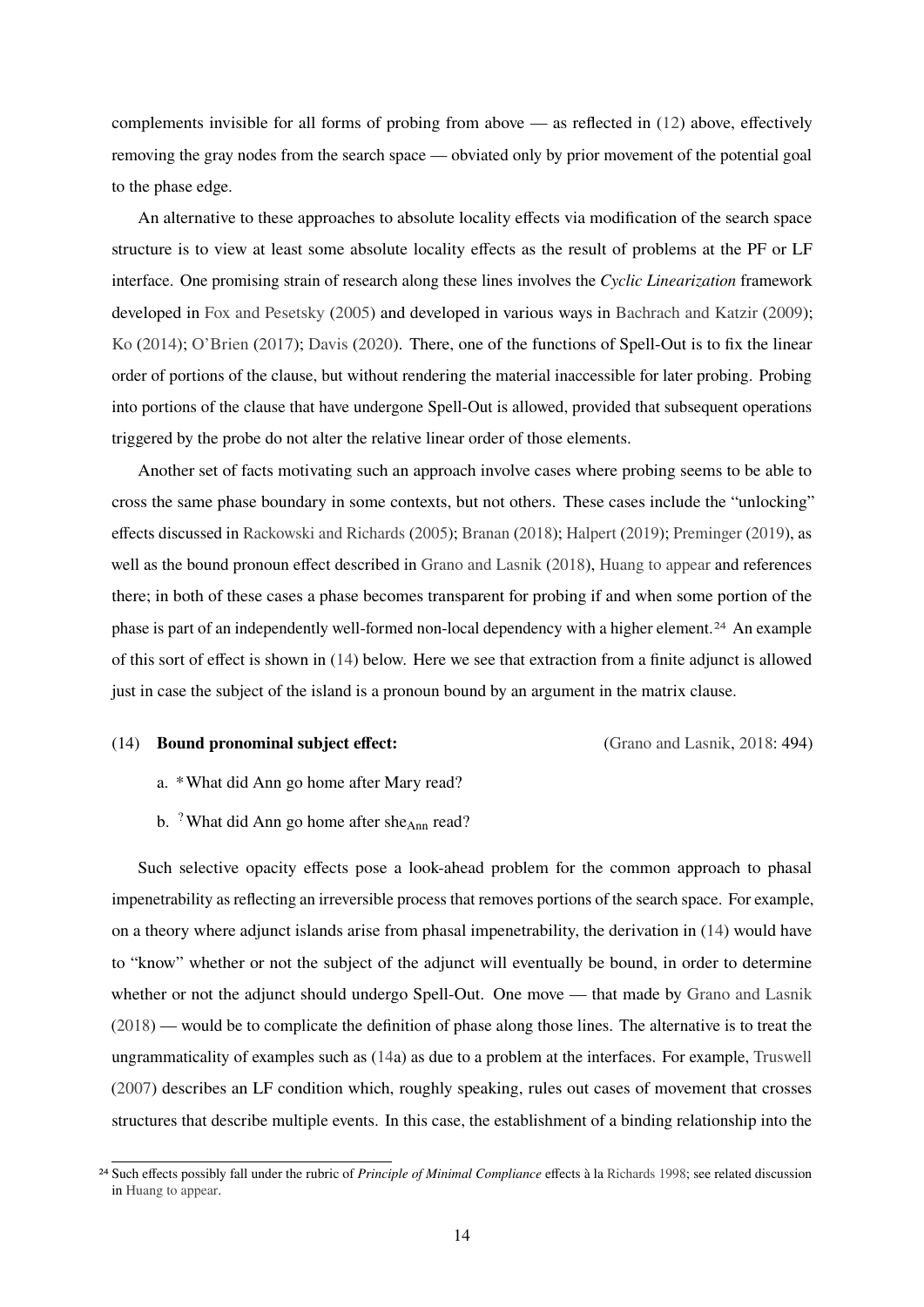adjunct would determine whether or not this condition is met. See also [Keine](#page-24-9) [2016:](#page-24-9) §3.2.1 for further discussion of selective opacity phenomena and their challenges to phase theory.

### <span id="page-14-0"></span>**4.2 Revising the shape of the search space**

In all of the cases we have considered thus far, we have assumed the search space to be the sister of the probe. This possibility is illustrated in [\(15\)](#page-14-0) below with the start node of the search labeled, and with higher structure that is not subject to search in gray. Two motivations are frequently given for this view. First, this choice ensures that the probe will c-command any goals (see e.g. [Epstein, Groat, Kawashima,](#page-22-9) [and Kitahara,](#page-22-9) [1998;](#page-22-9) [Epstein,](#page-22-10) [1999\)](#page-22-10), which is often assumed to be part of the desideratum for probe-goal relations. Second, this allows probing to be described as taking place as soon as possible, i.e. right after the probe is Merged into the structure, necessitated perhaps by a principle such as the Earliness Principle as stated by [Pesetsky and Torrego](#page-25-13) [\(2001:](#page-25-13) 400).

### (15) **Searching from the probe's sister down (most common assumption):**



In this section, we discuss and consider various modifications to this assumption that the search space is the sister of the probe, together with its potential motivations above. We first briefly consider the possibility of the start node being lower than (dominated by) the probe's sister, and then consider start nodes higher than (dominating) the probe itself.

Let us consider the possibility of a probe's search space being properly contained within the probe's sister, i.e. with a start node lower than the default position, and what probing behavior we predict. Suppose for concreteness that the start node for probing takes the sister's lowest non-minimal projection, e.g. its bar-level projection, without its specifiers. This possibility is illustrated in [\(16\)](#page-14-0), where XP is the probe's sister and the start node is labeled  $X'$ . A search of this form will effectively skip any potential goals that are specifiers of XP, such as YP, or contained within, as they are not dominated by the search's start node. If the probe seeks a goal to move to its specifier, this search space specification predicts an effect similar to that of *Spec-to-Spec Anti-Locality* [\(Bošković,](#page-20-9) [2016;](#page-20-9) [Erlewine,](#page-22-11) [2016,](#page-22-11) [2020;](#page-22-12) [Deal,](#page-22-13) [2019;](#page-22-13) [Branan,](#page-20-10) [to](#page-20-10) [appear\)](#page-20-10), a proposed constraint that bans movement of a specifier (e.g., Spec,XP) to the specifier position of the next projection up (Spec,WP).[25](#page-14-1)

<span id="page-14-1"></span><sup>&</sup>lt;sup>25</sup> The predicted effect is different, however, in that Spec-to-Spec Anti-Locality as described in these works does not ban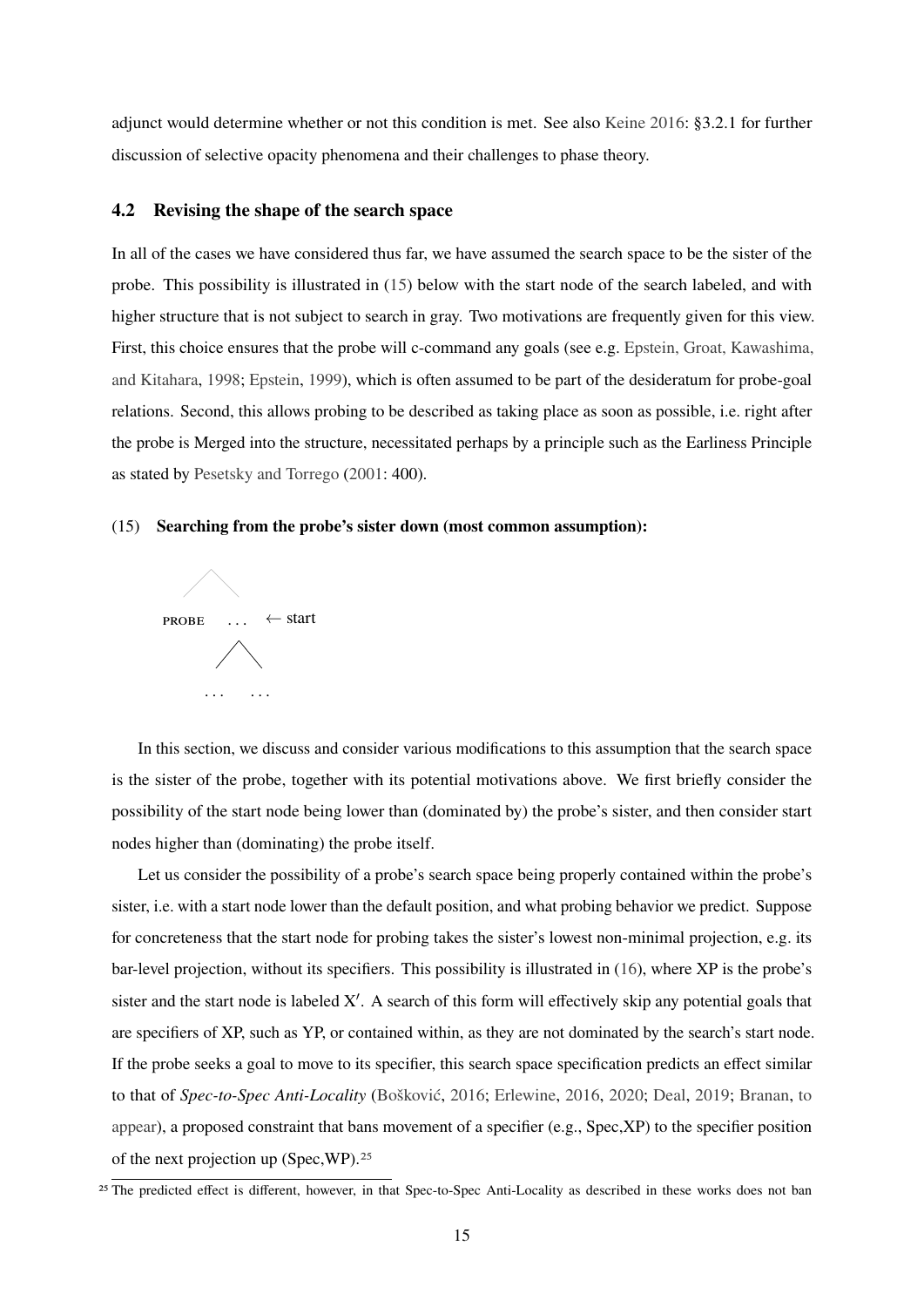### (16) **Searching from the sister's lowest non-minimal projection:**



More generally, for probes whose search space is specified to be a proper subpart of its sister, there will be a "gap" in the tree between the probe and the node from which search takes place. Nodes contained within this gap cannot be found by minimal search, and thus cannot be Agreed with or moved. Specifying the search space in this way makes a portion of the probe's sister "off limits," similar to the effect of structure removal as discussed in the previous section, resulting in a different kind of absolute locality effect, i.e. an *anti-locality* effect. Depending on how exactly the start node is specified, this approach may be able to derive other anti-locality effects such as those discussed in [Ishii](#page-23-10) [1997;](#page-23-10) [Bošković](#page-20-11) [1997;](#page-20-11) [Saito](#page-25-14) [and Murasugi](#page-25-14) [1999;](#page-25-14) [Abels](#page-20-12) [2003,](#page-20-12) and [Grohmann](#page-23-11) [2003,](#page-23-11) also reviewed in [Grohmann](#page-23-12) [2011.](#page-23-12)[26](#page-15-0)

Next we consider the possibility of searches that start at a node higher than (i.e. dominating) the probe itself. Specifically, in the remainder of this section, we explore the consequences of taking the start node of searches to always be the root of the tree; i.e. for the search space to always be the entire tree (modulo inaccessible subparts, discussed in the preceding section).[27](#page-15-1) If combined with the assumption that probing takes place as soon as the probe is Merged into a structure (e.g. [Pesetsky and Torrego'](#page-25-13)s Earliness Principle), this yields an expectation that probing always takes the probe's mother as its start node, as in [\(17a](#page-14-0)) below. (We discuss [\(17b](#page-14-0)) in a moment.) The predictions of this formulation are however not drastically different from the sister-start formulation in [\(15\)](#page-14-0); if we furthermore assume that a probe does not match itself nor its mother — at least in cases where the probe is a head which projects its features to its mother — we still maintain the expectation, above, that the probe should c-command its goal(s).

subextraction out of the specifier (movement of material within YP) to Spec,WP, whereas the restricted search space proposal in [\(16\)](#page-14-0) additionally predicts an inability to interact with subparts of the specifier (YP) as well.

<span id="page-15-0"></span><sup>26</sup> But see also e.g. [Zyman](#page-26-2) [2021](#page-26-2) for alternative procedural explanations for a range of observed anti-locality constraints — including Spec-to-Spec, mentioned above, as well as Abels' Comp-to-Spec Anti-Locality and Zyman's own Phasal Anti-Locality — which do not involve shifting the start node of the search space.

<span id="page-15-1"></span><sup>&</sup>lt;sup>27</sup> This view may in fact be quite natural within a theory where syntactic operations apply to and modify the workspace, such as [Chomsky](#page-21-13) [2019.](#page-21-13) In such a theory, we could describe search as always considering a member of the workspace (specifically, the complex object that contains the probe), rather than a subpart thereof. Note however that the possibility that we explore here is *not* that search considers the entire workspace containing the probe.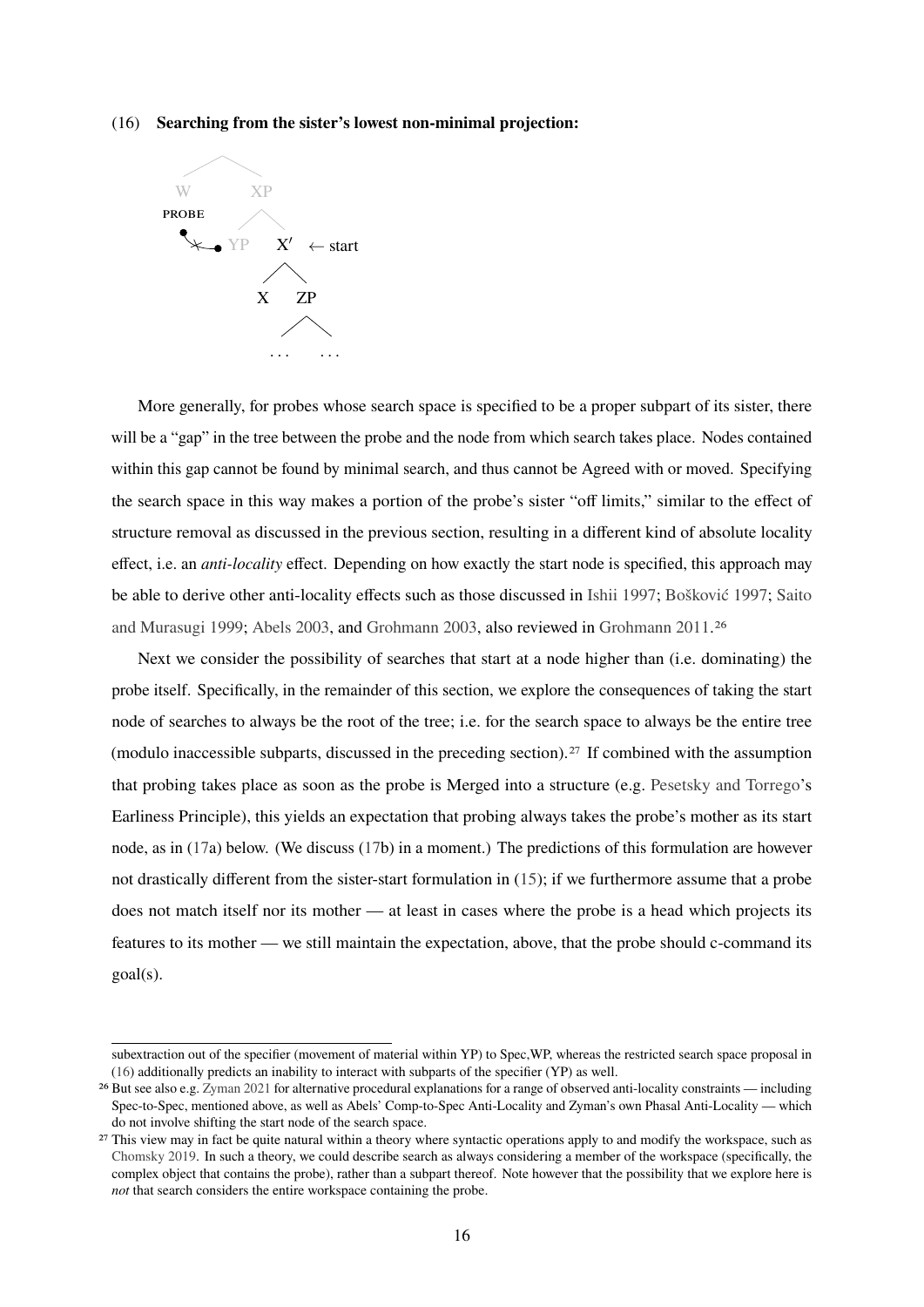### (17) **Searching from the root of the tree:**



Now suppose we relax the expectation that probing takes place immediately after the probe is Merged in, allowing for further structure building to take place before we initiate a search from the root node. For example, this possibility is illustrated in [\(17b](#page-14-0)) for the case of search initiated after a phrase XP is Merged in as a specifier of the phrase whose head hosts the probe. By waiting to initiate the search associated with a probe, we effectively expand the search space of the probe, upwards.

[Béjar and Rezac](#page-21-14) [2009](#page-21-14) develops a proposal for various person hierarchy effects in  $\varphi$ -agreement which involves a process of search space expansion akin to that in [\(17b](#page-14-0)). More specifically, they discuss a complex  $\varphi$ -probe on v which probes once after Merging with its sister (as in [\(17a](#page-14-0))) and then probes again after Merger of its specifier (as in [\(17b](#page-14-0))), if a fully satisfactory goal was not identified earlier.[28](#page-16-0) Note that the specifier XP and its contents (if accessible) are the only potential goals made available in this second cycle of probing [\(17b](#page-14-0)) which were not available in the first cycle [\(17a](#page-14-0)). [Richards](#page-25-15) [2004](#page-25-15) argues for a similar configuration of probing for *wh*-movement in Bulgarian.

For [Béjar and Rezac](#page-21-14) [2009](#page-21-14) as well as [Carstens](#page-21-15) [2016,](#page-21-15) a probe's search can be delayed or retried in cases where an earlier search failed to yield a fully satisfactory goal. But suppose that the search still necessarily starting at the tree's root node — can be further delayed. Facts from subject-oriented complementizer agreement — such as those described for Lubukusu in [Diercks](#page-22-14) [2010](#page-22-14) — could be captured straightforwardly under such a model. In Lubukusu, certain complementizers which head finite complement clauses agree in noun class with the subject of the next highest finite clause, as in (18). The agreement pattern truly seems to be subject-oriented, rather than controlled by the (intuitively) closest nominal, as internal arguments of the higher verb cannot control complementizer agreement:

<span id="page-16-0"></span><sup>&</sup>lt;sup>28</sup> For [Béjar and Rezac](#page-21-14) [2009,](#page-21-14) this derivation involves projection of the probe features to each successive projection of the head, with each step of probing then described as searching within the probe's daughters (described as its "sister" in bare phrase structure terms, in p. 48 fn. 7). See also [Carstens](#page-21-15) [2016](#page-21-15) (especially §1.4 and citations there), as well as [Branan](#page-20-13) [2019](#page-20-13) and [Clem](#page-22-15) [2019](#page-22-15) for further discussion of probes on projections — rather than heads — initiating searches.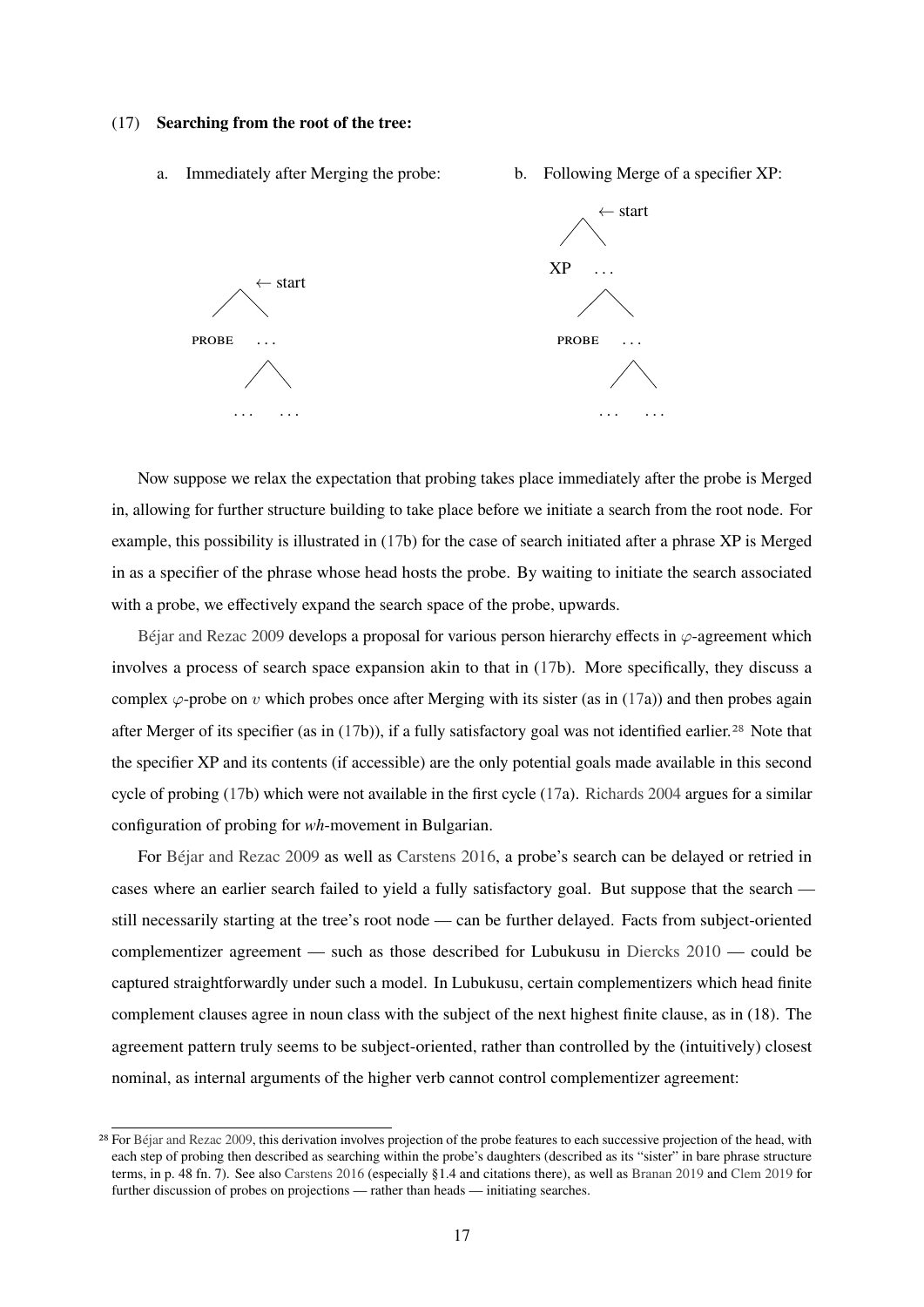## (18) **Subject-oriented complementizer agreement in Lubukusu:**[29](#page-17-2) [\(Diercks,](#page-22-14) [2010:](#page-22-14) 298)

Ewe w-a-bol-el-a 2sg 2sg-pst-say-ap-fv Nelson(3sg) Nelsoni  $[CP \{o-li$ 2sg-that / \***a**-li} \*3sg-that 3pl-guests 3pl-left ba-keni ba-rekukha 1. 'You told Nelson that the guests left.'

If search always proceeds from the root of the tree, and may be delayed, then it may be that these factors conspire to allow the embedded complementizer to agree with an *unintuitively* closest nominal. In particular we could imagine that the pattern described arises as a result of search for class features by Lubukusu C being delayed until a significant portion of the higher clause has been constructed — in particular, until whatever functional scaffolding has been added to the tree that maps to the relevant notion of "subjecthood" that is apparently relevant for determining what may act as a controller of agreement. At that point in the derivation, search initiated by the embedded complementizer will take place from the root of the tree, and find the closest nominal to the root, which will then consistently be the higher subject. See [Ke](#page-23-1) [2019:](#page-23-1) 80ff for a proposal along these lines.<sup>[30](#page-17-1)</sup>

Finally, we note that in [Branan and Erlewine](#page-21-10) [to appear,](#page-21-10) we show that a phrase and its specifier may be equidistant to higher probes. Evidence for this form of equidistance comes from the behavior of  $\bar{A}$ -probing for the closest DP, discussed in section [3:](#page-7-0)  $\bar{A}$ -extraction with such probes is restricted to the highest nominal *or its specifier*. This form of equidistance is predicted by a declarative formulation of Closest as in [\(2\)](#page-0-3), but is at odds with the procedural approaches discussed here: in particular, for all of the search algorithms that we have considered here, a phrase should always be found before its specifier. One way to describe such probing in procedural terms would be to allow the result of one search operation to serve as the starting node for a subsequent search operation under certain conditions. In particular, we propose that a partial match for a joint probe could then lead to a secondary search using the partial matching goal as its search domain. In this case, a partially matching DP that lacks a  $\overline{A}$  feature would serve as the domain for a secondary  $\left[ \bar{A}+D \right]$  search. The possibility of such search procedures also provide a potential explanation for *unlocking* effects of the sort discussed in [Rackowski and Richards](#page-25-10) [2005,](#page-25-10) [Branan](#page-20-8) [2018,](#page-20-8) [Halpert](#page-23-6) [2019](#page-23-6) a.o., where extraction from certain constituents is contingent on Agree with said constituent.

### <span id="page-17-0"></span>**5 Conclusion**

In this chapter, we attempted to explicate the *procedural* approach to locality effects in Minimalist syntax. This procedural approach aims to characterize the workings of a foundational syntactic operation

<span id="page-17-2"></span><sup>29</sup> Following Bantuist convention, Diercks glosses the third-singular Nelson as noun class 1 and third-plural 'guests' as noun class 2, but here we have reglossed these values with their corresponding  $\phi$ -features. Ap = applicative, FV = final vowel.

<span id="page-17-1"></span><sup>&</sup>lt;sup>30</sup> Furthermore, if delayed search can be retried over and over as we expand the search space step by step, generalizing the process in [\(17\)](#page-14-0), until a suitable goal is found, we effectively derive a probing process similar to that of "upwards" Agree as in [Bjorkman](#page-20-4) [and Zeijlstra](#page-20-4) [2019](#page-20-4) and citations there, using a downward search algorithm (section [2\)](#page-2-0).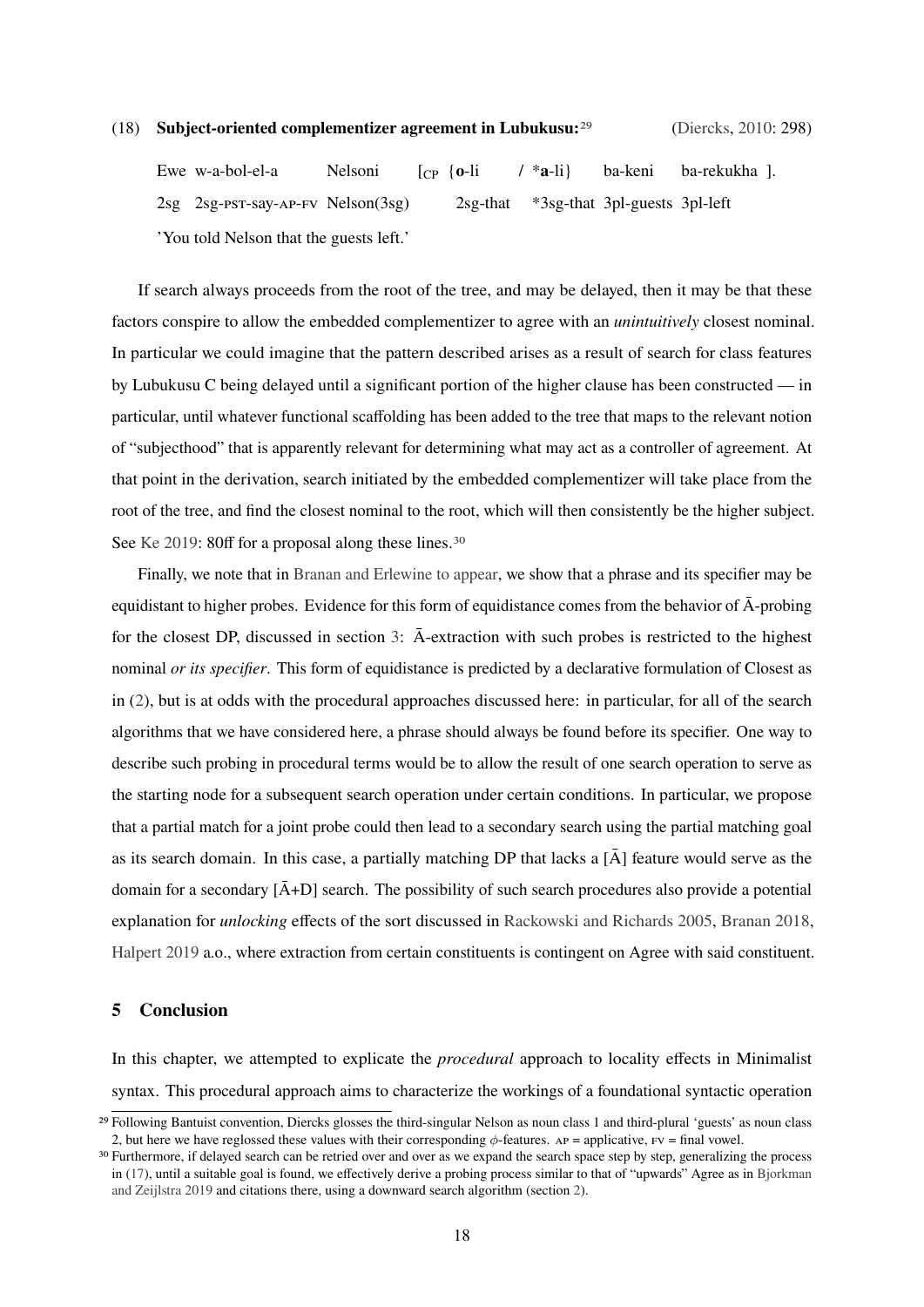— probing — which underlies processes such as agreement, case-assignment, and movement, and to *derive* their observed locality restrictions as predictions of the probing procedure. This procedural approach contrasts with the *declarative* approach to locality effects — common in earlier work on syntactic locality but also still common in contemporary work — which puts forward constraints on licit and illicit dependency configurations, such as the widely adopted Closest c-command condition [\(2\)](#page-0-3), with deeper motivations for the observed constraints only offered in some cases.

We began by discussing the precise search algorithm underlying probing in section [2,](#page-2-0) observing that the Closest c-command condition is naturally derived by a breadth-first search procedure which is "minimal," i.e. immediately terminates after one suitable goal is found [\(Ke,](#page-23-1) [2019\)](#page-23-1). We however also noted there that, in various configurations, depth-first search may in fact make similar — or in some cases superior — predictions for relative locality effects as compared to breadth-first search. We then highlighted the novel search algorithm in [Chow](#page-21-6) [2022,](#page-21-6) which combines the positive qualities of both breadth-first and depth-first algorithms, as a potential contender for adoption. In section [3](#page-7-0) we discuss phenomena which empirically challenge the "minimal" property of probing as minimal search, motivating the *interaction-satisfaction* revision to the procedural theory of locality [\(Deal,](#page-22-4) [2015,](#page-22-4) [to appear\)](#page-22-1). We showed that this framework successfully allows for the description of interactions where a probe may probe with multiple goals, as well as those where a probe may prematurely terminate before finding a goal or exhausting its search space. From this discussion of the search procedure which allows for the derivation of various *relative locality* effects and their variation, in section [4](#page-10-0) we move to different potential modifications to the shape and size of the search space, which allows for the derivation and explanation of various *absolute locality* effects.

The conceptual shift away from declarative constraints and towards procedural explanations in Minimalist theorizing reflects the pursuit of the hypothesis that many aspects of grammatical behavior "fall out in some natural way from the computational process" [\(Chomsky,](#page-21-1) [2000:](#page-21-1) 113), governed by "third factor" considerations of "efficient computation" [\(Chomsky,](#page-21-16) [2005:](#page-21-16) 6). In this procedural mode of explanation, it may therefore be tempting to to consider and appeal to the relative computational "costs" of particular proposals. For example, we might consider the time and space (memory) utilization of different search algorithms (see e.g. [Korf,](#page-24-14) [1985\)](#page-24-14), with an expectation that the language faculty must choose the more efficient option, or suggest that the reduction of search spaces e.g. via Spell-Out (section [4.1\)](#page-11-0) has an efficiency motivation.

In this chapter, we have not emphasized such possible motivations for the nature of locality effects from considerations of computational efficiency, for two reasons. First, in the interest of space, we have concentrated on considering and illustrating how the probe-goal model allows us to adequately account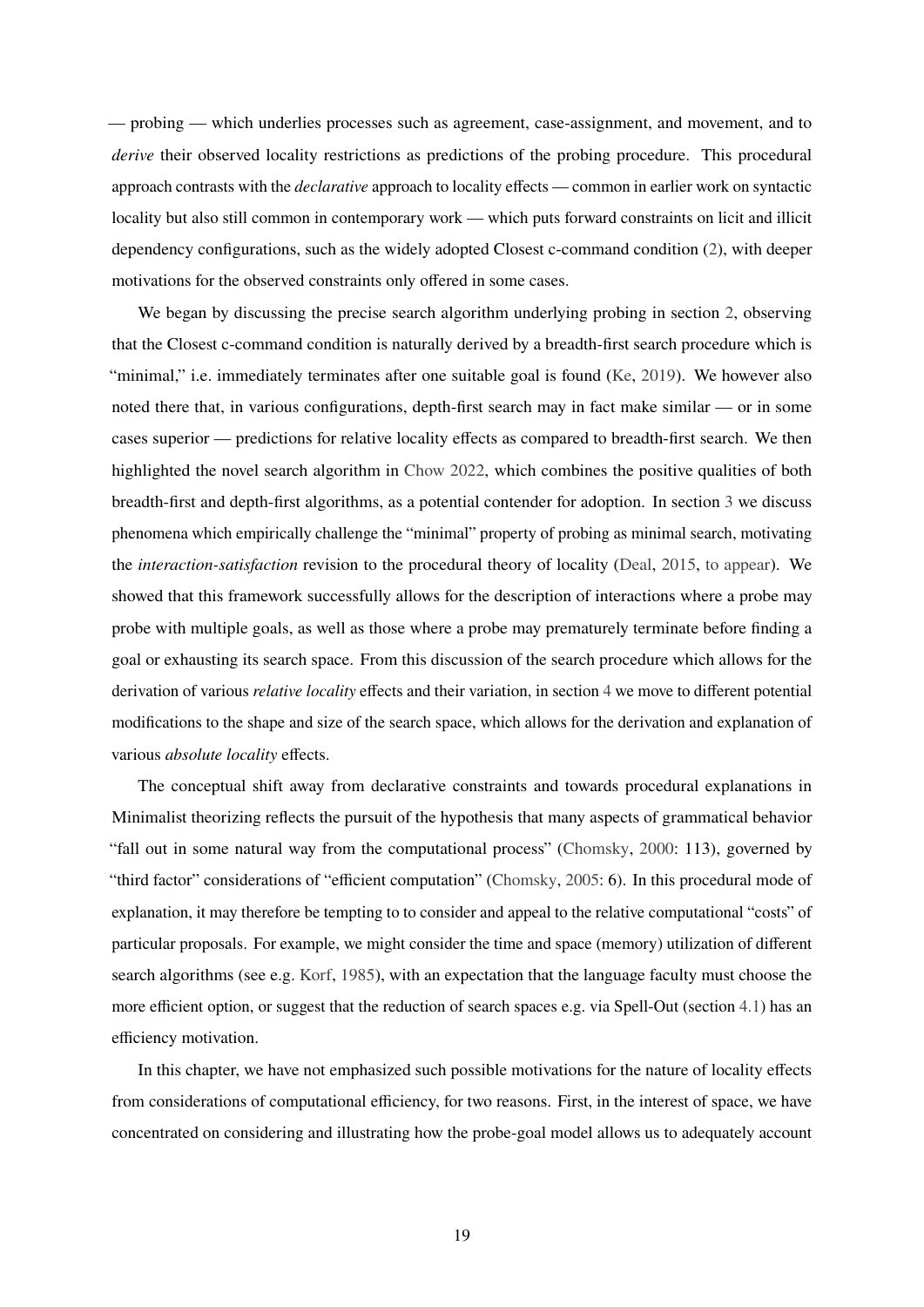for, and make sense of, attested patterns of locality effects.[31](#page-19-0) Second, there is reason to believe that search procedures of the form described here are not reflected in real-time processing. As summarized in e.g. [Kush](#page-24-3) [2013:](#page-24-3) ch. 2, online sentence processing measures suggest that dependency formation such as for agreement and movement take constant time, i.e. not taking proportionately more time with longer probe-goal paths or larger search spaces. This suggests that these mechanisms in online processing do *not* carry out a node-by-node search procedure of the type described here.[32](#page-19-1) Given this disconnect between (our current understandings of) the procedural theory of locality and online processing behavior, appeals to computational efficiency in motivating particular analytical choices are at best premature, even when we adopt this (in our opinion successful) procedural approach to locality effects.

<span id="page-19-0"></span><sup>&</sup>lt;sup>31</sup> Notably, doing so led us to abandon the strong view that probing is always minimal search (see section [3\)](#page-7-0), despite the idea and claim that probing being minimal search is one of the "natural conditions of efficient computation" [\(Hauser, Chomsky, and Fitch,](#page-23-13) [2002:](#page-23-13) 1578) and the "principles so elementary that they would be incorporated in any serious analysis" [\(Chomsky,](#page-21-17) [2014:](#page-21-17) 97). In this sense, the empirical facts seem to force us into a decidedly unserious position.

<span id="page-19-1"></span><sup>&</sup>lt;sup>32</sup> We do not however take this tension to suggest that the procedural theory described here is bankrupt. Within Marr's three-level model for the analysis of cognitive systems [\(Marr,](#page-24-15) [1982\)](#page-24-15), [Johnson](#page-23-14) [\(2016\)](#page-23-14) notes that "linguistic theories are computational-level theories of language, while psycholinguistic theories of comprehension or production are algorithmic-level descriptions of how knowledge of language can be put to use" (p. 172) and furthermore emphasizes that complexity at one level of description does not necessarily correlate with complexity at another level.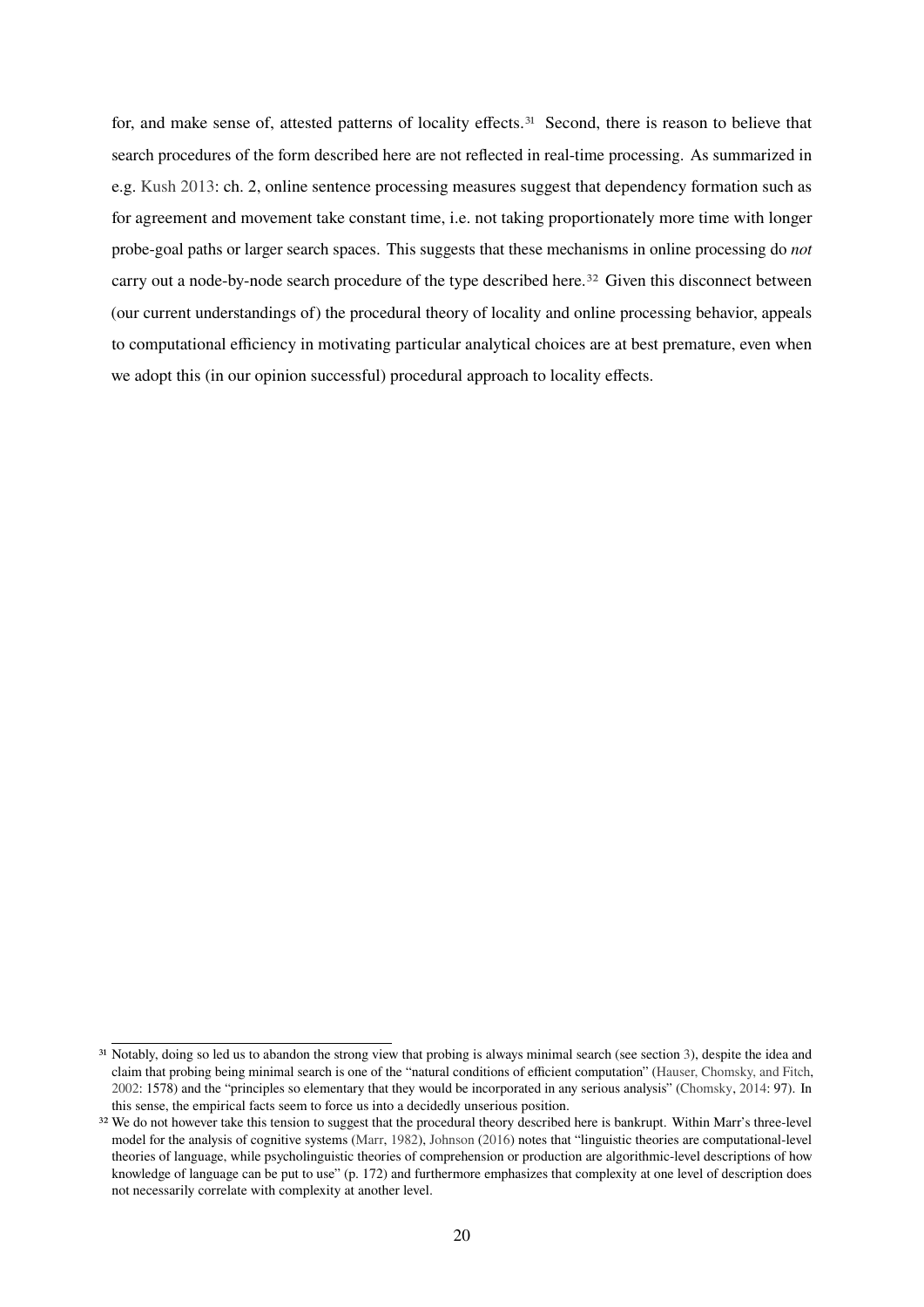## **References**

- <span id="page-20-12"></span>Abels, Klaus. 2003. Successive cyclicity, anti-locality, and adposition stranding. Doctoral Dissertation, University of Connecticut.
- <span id="page-20-6"></span>Aldridge, Edith. 2004. Ergativity and word order in Austronesian languages. Doctoral Dissertation, Cornell University.
- <span id="page-20-5"></span>Atlamaz, Ümit. 2019. Agreement, case, and nominal licensing. Doctoral Dissertation, Rutgers.
- <span id="page-20-7"></span>Bachrach, Asaf, and Roni Katzir. 2009. Right-node raising and delayed spellout. In *Interphases: Phase-theoretic investigations of linguistic interfaces*, 283–316. Oxford University Press.
- <span id="page-20-14"></span>Belletti, Adriana, ed. 2004. *Structures and beyond: The cartography of syntactic structures, volume 3*. Oxford University Press.
- <span id="page-20-3"></span>Bhatt, Rajesh. 2005. Long distance agreement in Hindi-Urdu. *Natural Language & Linguistic Theory* 23:757–807.
- <span id="page-20-4"></span>Bjorkman, Bronwyn M., and Hedde Zeijlstra. 2019. Checking up on (ϕ-)Agree. *Linguistic Inquiry* 50:527–569.
- <span id="page-20-2"></span>Bobaljik, Jonathan, and Susi Wurmbrand. 2005. The domain of agreement. *Natural Language & Linguistic Theory* 23:809–865.
- <span id="page-20-11"></span>Bošković, Željko. 1997. *The syntax of nonfinite complementation: An economy approach*. MIT Press.
- <span id="page-20-0"></span>Bošković, Željko. 2003. Agree, phases, and intervention effects. *Linguistic Analysis* 33:54–96.
- <span id="page-20-1"></span>Bošković, Željko. 2007. On the locality and motivation of Move and Agree: An even more minimal theory. *Linguistic Inquiry* 38:589–644.
- <span id="page-20-9"></span>Bošković, Željko. 2016. On the timing of labeling: Deducing comp-trace effects, the subject condition, the adjunct condition, and tucking in from labeling. *The Linguistic Review* 33:17–66.
- <span id="page-20-8"></span>Branan, Kenyon. 2018. Attraction at a distance: A-movement and case. *Linguistic Inquiry* 49:409–440.
- <span id="page-20-13"></span>Branan, Kenyon. 2019. Nominals Agree with each other in Coahuilteco. Manuscript, National University of Singapore.
- <span id="page-20-10"></span>Branan, Kenyon. to appear. Locality and anti-locality: The logic of conflicting requirements. *Linguistic Inquiry* .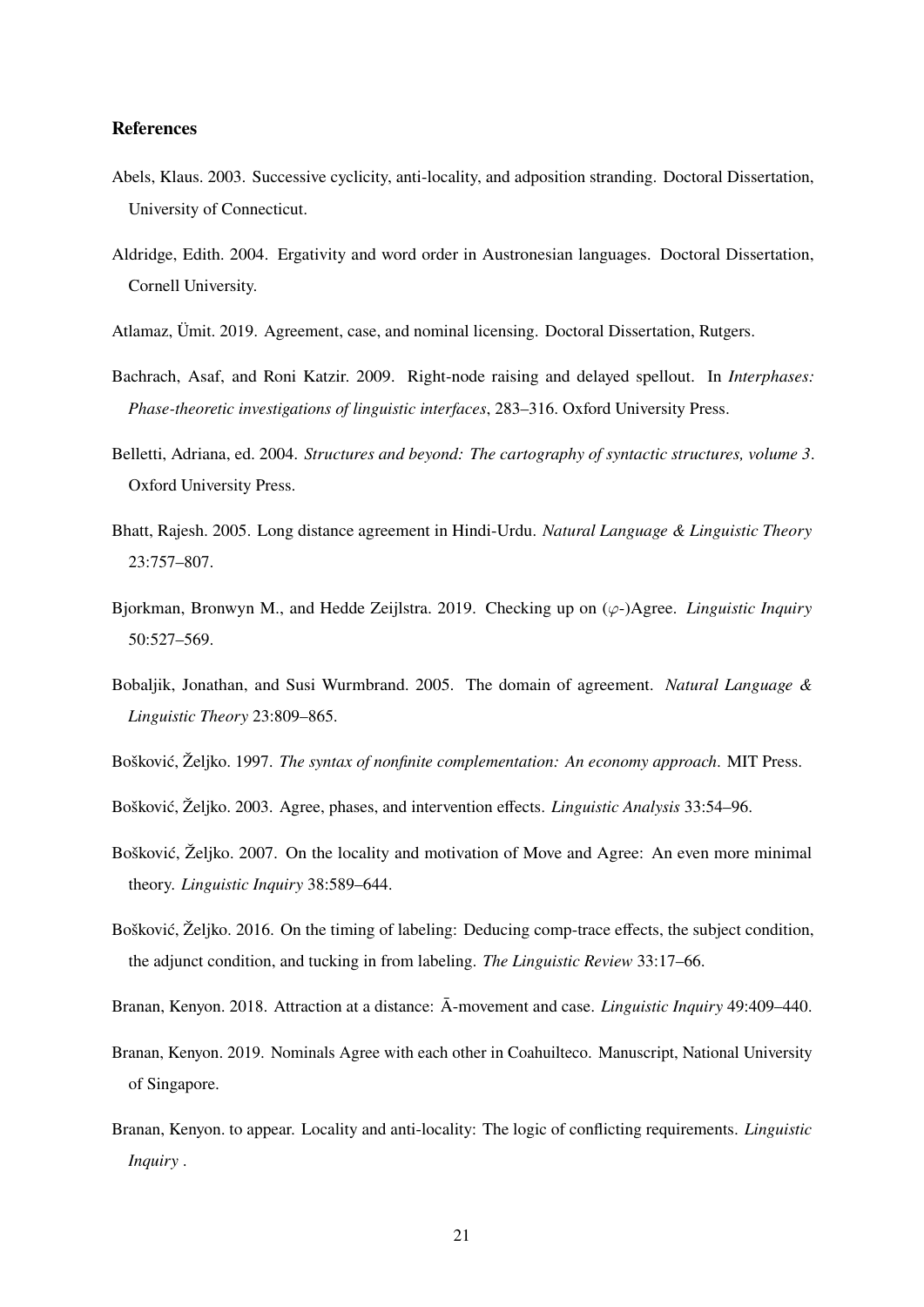- <span id="page-21-10"></span>Branan, Kenyon, and Michael Yoshitaka Erlewine. to appear. A-probing for the closest DP. *Linguistic Inquiry* .
- <span id="page-21-8"></span>Branan, Kenyon, and Abdul-Razak Sulemana. 2019. In Buli, covert movement licenses parasitic gaps. In *Proceedings of WCCFL 36*, ed. Richard Stockwell, Maura O'Leary, Zhongshi Xu, and Z.L. Zhou, 81–90.
- <span id="page-21-7"></span>Bruening, Benjamin. 2014. Precede-and-command revisited. *Language* 90:342–388.
- <span id="page-21-14"></span>Béjar, Susana, and Milan Rezac. 2009. Cyclic agree. *Linguistic Inquiry* 40:35–73.
- <span id="page-21-9"></span>Cao, Yu. 2017. Labeling for linearization. Manuscript, Rutgers University.
- <span id="page-21-15"></span>Carstens, Vicki. 2016. Delayed valuation: a reanalysis of goal features, "upward" complementizer agreement, and the mechanics of Case. *Syntax* 19:1–42.
- <span id="page-21-0"></span>Chomsky, Noam. 1973. Conditions on transformations. In *A festschrift for Morris Halle*, ed. Stephen R. Anderson and Paul Kiparsky. New York: Holt, Reinhart, and Winston.
- <span id="page-21-12"></span>Chomsky, Noam. 1977. On *wh*-movement. In *Formal syntax*, ed. Peter Culicover, Thomas Wasow, and Adrian Akmajian, 71–132. New York: Academic Press.
- <span id="page-21-11"></span>Chomsky, Noam. 1986. *Barriers*. MIT Press.
- <span id="page-21-4"></span>Chomsky, Noam. 1995. *The minimalist program*. MIT Press.
- <span id="page-21-1"></span>Chomsky, Noam. 2000. Minimalist inquiries: the framework. In *Step by step: Essays on minimalist syntax in honor of Howard Lasnik*, ed. Roger Martin, David Michaels, and Juan Uriagereka, 89–156. MIT Press.
- <span id="page-21-2"></span>Chomsky, Noam. 2001. Derivation by phase. In [Kenstowicz](#page-24-16) [\(2001\)](#page-24-16), 1–52.
- <span id="page-21-5"></span>Chomsky, Noam. 2004. Beyond explanatory adequacy. In [Belletti](#page-20-14) [\(2004\)](#page-20-14).
- <span id="page-21-16"></span>Chomsky, Noam. 2005. Three factors in language design. *Linguistic Inquiry* 36:1–22.
- <span id="page-21-3"></span>Chomsky, Noam. 2013. Problems of projection. *Lingua* 130:33–49.
- <span id="page-21-17"></span>Chomsky, Noam. 2014. Some core contested concepts. *Journal of Psycholinguistic Research* 44:91–104.
- <span id="page-21-13"></span>Chomsky, Noam. 2019. The UCLA lectures. URL <https://ling.auf.net/lingbuzz/005485>, lecture notes by Robert Freidin.
- <span id="page-21-6"></span>Chow, Keng Ji. 2022. A novel algorithm for minimal search. *Snippets* 42:3–5.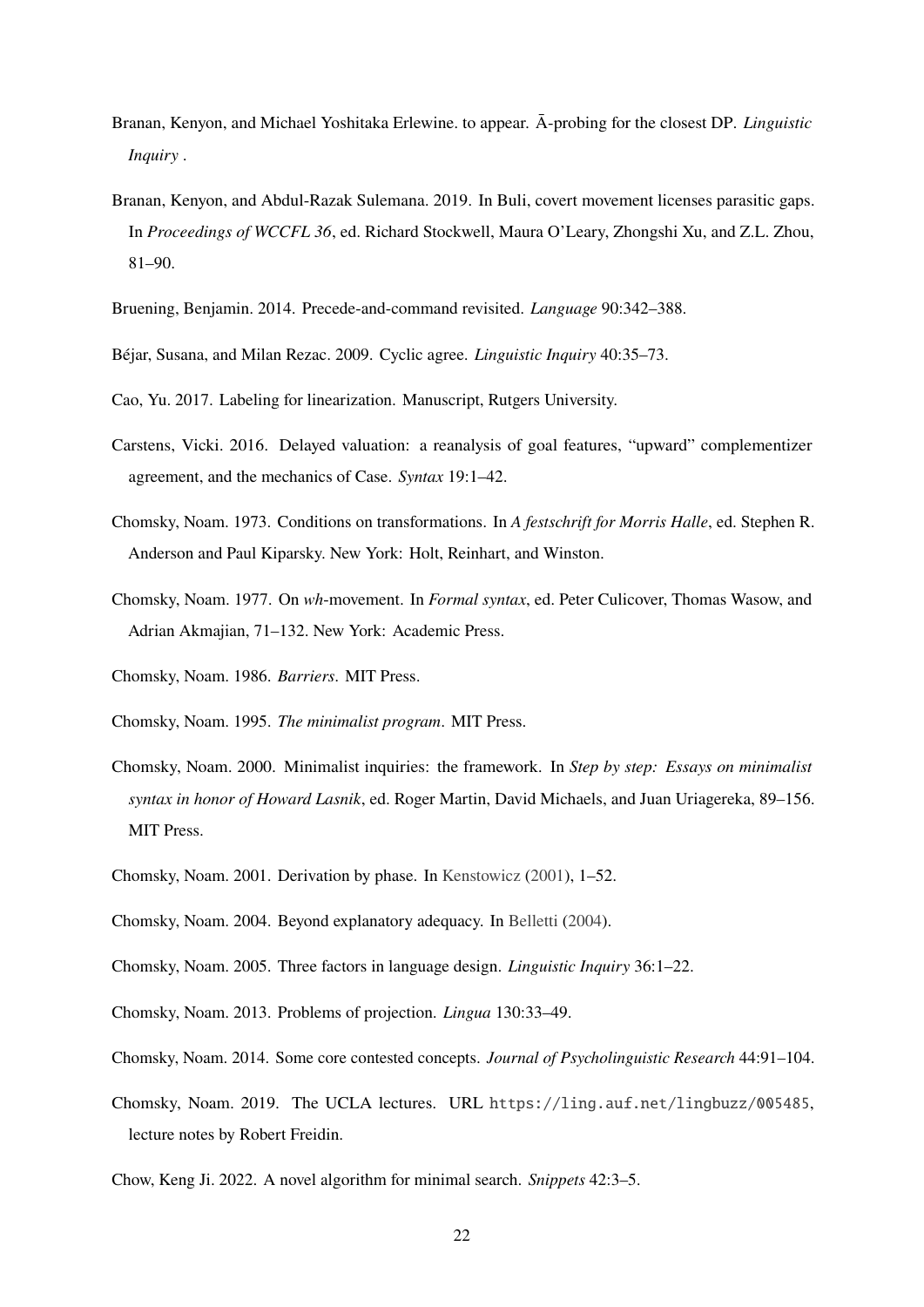- <span id="page-22-15"></span>Clem, Emily Catherine. 2019. Agreement, case, and switch-reference in Amahuaca. Doctoral Dissertation, University of California Berkeley.
- <span id="page-22-3"></span>Collins, Chris. 2005. A smuggling approach to the passive in English. *Syntax* 8:81–120.
- <span id="page-22-7"></span>Coon, Jessica, Nico Baier, and Theodore Levin. 2021. Mayan Agent Focus and the ergative extraction constraint: Facts and fictions revisited. *Language* 97:269–332.
- <span id="page-22-6"></span>Coon, Jessica, and Alan Bale. 2014. The interaction of person and number in Mi'gmaq. *Nordlyd*  $40.85 - 101$
- <span id="page-22-5"></span>Coon, Jessica, and Stefan Keine. 2021. Feature gluttony. *Linguistic Inquiry* 52:655–710.
- <span id="page-22-8"></span>Davis, Colin. 2020. The linear limitations of syntactic derivations. Doctoral Dissertation, MIT.
- <span id="page-22-4"></span>Deal, Amy Rose. 2015. Interaction and satisfaction in  $\varphi$ -agreement. In *Proceedings of NELS 45*, 1, 179–192.
- <span id="page-22-13"></span>Deal, Amy Rose. 2019. Raising to ergative: Remarks on applicatives of unaccusatives. *Linguistic Inquiry* 50:388–415.
- <span id="page-22-1"></span>Deal, Amy Rose. to appear. Interaction, satisfaction, and the PCC. *Linguistic Inquiry* Manuscript, University of California at Berkeley.
- <span id="page-22-14"></span>Diercks, Michael James Kroening. 2010. Agreement with subjects in Lubukusu. Doctoral Dissertation, Georgetown University.
- <span id="page-22-10"></span>Epstein, Samuel David. 1999. Un-principled syntax: The derivation of syntactic relations. In *Working minimalism*, ed. Samuel David Epstein and Norbert Hornstein, 317–345. MIT Press.
- <span id="page-22-9"></span>Epstein, Samuel David, Erich M. Groat, Ruriko Kawashima, and Hisatsugu Kitahara. 1998. *A derivational approach to syntactic relations*. Oxford University Press.
- <span id="page-22-2"></span>Epstein, Samuel David, and T. Daniel Seely, ed. 2002. *Derivation and explanation in the minimalist program*. Blackwell.
- <span id="page-22-11"></span>Erlewine, Michael Yoshitaka. 2016. Anti-locality and optimality in Kaqchikel Agent Focus. *Natural Language & Linguistic Theory* 34:429–479.

<span id="page-22-0"></span>Erlewine, Michael Yoshitaka. 2018. Extraction and licensing in Toba Batak. *Language* 94:662–697.

<span id="page-22-12"></span>Erlewine, Michael Yoshitaka. 2020. Anti-locality and subject extraction. *Glossa* 5:1–38.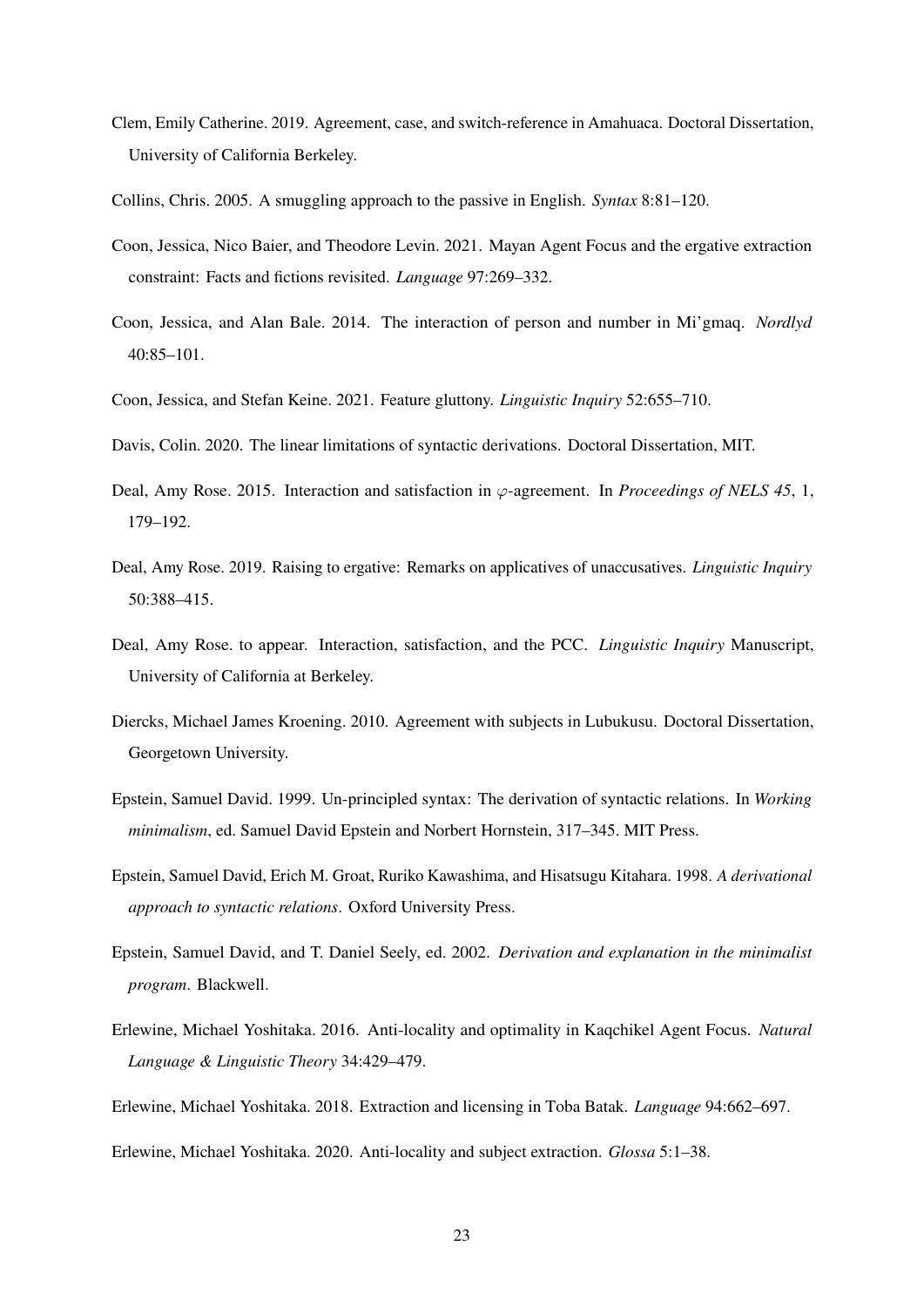- <span id="page-23-0"></span>Fox, Danny, and David Pesetsky. 2005. Cyclic linearization of syntactic structure. *Theoretical Linguistics* 31:1–45.
- <span id="page-23-7"></span>Friedmann, Naama, Adriana Belletti, and Luigi Rizzi. 2009. Relativized relatives: Types of intervention in the acquisition of A-bar dependencies. *Lingua* 119:67–88.
- <span id="page-23-8"></span>Grano, Thomas, and Howard Lasnik. 2018. How to neutralize a finite clause boundary: Phase theory and the grammar of bound pronouns. *Linguistic Inquiry* 49:465–499.
- <span id="page-23-11"></span>Grohmann, Kleanthes K. 2003. *Prolific domains: On the anti-locality of movement dependencies*. John Benjamins.
- <span id="page-23-12"></span>Grohmann, Kleanthes K. 2011. Anti-locality: Too close relations in grammar. In *Oxford handbook of linguistic minimalism*, ed. Cedric Boeckx, 260–290. Oxford University Press.
- <span id="page-23-6"></span>Halpert, Claire. 2019. Raising, unphased. *Natural Language & Linguistic Theory* 37:123–165.
- <span id="page-23-5"></span>Hamann, Jakob. 2014. Argument encoding in direction systems and specificity-driven Agree. In *Scales and hierarchies*, ed. Ina Bornkessel-Schlesewsky, Andrej L. Malchukov, and Marc D. Richards. De Gruyter Mouton.
- <span id="page-23-13"></span>Hauser, Marc D., Noam Chomsky, and W. Tecumseh Fitch. 2002. The faculty of language: What is it, who has it, and how did it evolve? *Science* 298:1569–1579.
- <span id="page-23-4"></span>Hiraiwa, Ken. 2001. Multiple Agree and the defective intervention constraint in Japanese. In *Proceedings of HUMIT 2000*, 67–80. MIT Working Papers in Linguistics.
- <span id="page-23-3"></span>Huang, Cheng-Teh James. 1982. Logical relations in Chinese and the theory of grammar. Doctoral Dissertation, Massachusetts Institute of Technology.
- <span id="page-23-9"></span>Huang, Nick. to appear. How subjects and possessors can obviate phasehood. *Linguistic Inquiry* .
- <span id="page-23-10"></span>Ishii, Toru. 1997. An asymmetry in the composition of phrase structure and its consequences. phdthesis, University of California at Irvine.
- <span id="page-23-14"></span>Johnson, Mark. 2016. Marr's levels and the minimalist program. *Psychonomic Bulletin & Review* 24:171–174.
- <span id="page-23-2"></span>Kayne, Richard. 1994. *The antisymmetry of syntax*. MIT press.
- <span id="page-23-1"></span>Ke, Hezao. 2019. The syntax, semantics, and processing of agreement and binding grammatical illusions. Doctoral Dissertation, University of Michigan.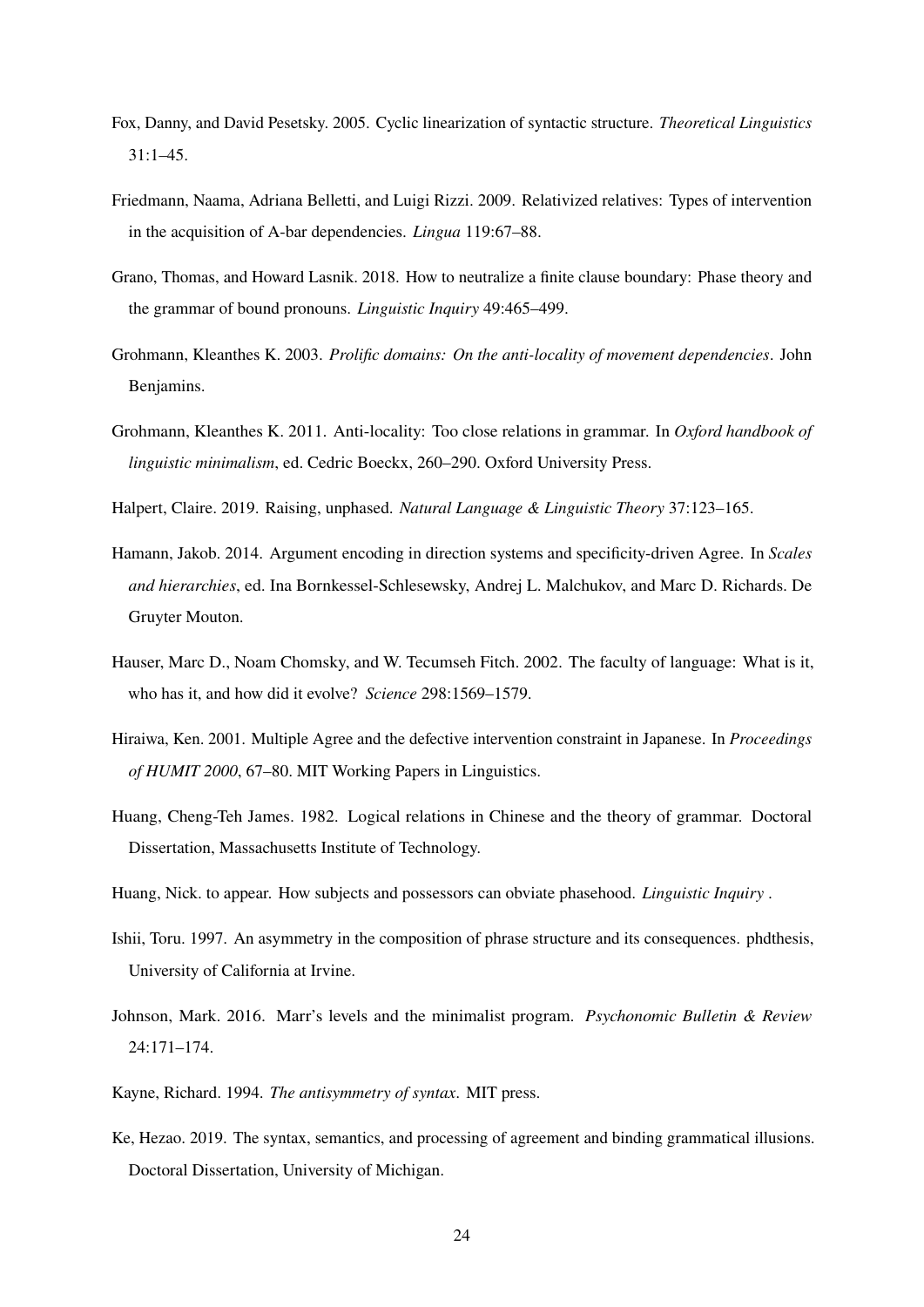- <span id="page-24-9"></span>Keine, Stefan. 2016. Probes and their horizons. Doctoral Dissertation, University of Massachusetts Amherst.
- <span id="page-24-16"></span>Kenstowicz, Michael, ed. 2001. *Ken Hale: A life in language*. MIT Press.
- <span id="page-24-12"></span>Ko, Heejeong. 2014. *Edges in syntax: Scrambling and cyclic linearization*. Oxford University Press.
- <span id="page-24-14"></span>Korf, Richard E. 1985. Depth-first iterative-deepening: An optimal admissible tree search. *Artificial Intelligence* 27:97–109.
- <span id="page-24-4"></span>Kremers, Joost. 2003. The Arabic noun phrase: A minimalist approach. Doctoral Dissertation, University of Nijmegen.
- <span id="page-24-5"></span>Kremers, Joost. 2009. Recursive linearization. *The Linguistic Review* 26:135–166.
- <span id="page-24-8"></span>Krivochen, Diego Gabriel. 2021. The search for minimal search. Manuscript.
- <span id="page-24-0"></span>Kuno, Susumu, and Jane J. Robinson. 1972. Multiple wh questions. *Linguistic Inquiry* 3:463–487.
- <span id="page-24-6"></span>Kural, Murat. 2005. Tree traversal and word order. *Linguistic Inquiry* 36:367–387.
- <span id="page-24-3"></span>Kush, Dave W. 2013. Respecting relations: Memory access and antecedent retrieval in incremental sentence processing. Doctoral Dissertation, University of Maryland.
- <span id="page-24-10"></span>Lahne, Antje. 2012. Specificity-driven syntactic derivation. In *Ways of structure building*, ed. Myriam Uribe-Etxebarria and Vidal Valmala, 271–296. Oxford University Press.
- <span id="page-24-1"></span>Lasnik, Howard, and Mamoru Saito. 1992. *Move alpha: Conditions on its applications and output*. MIT Press.
- <span id="page-24-15"></span>Marr, David. 1982. *Vision*. MIT Press.
- <span id="page-24-11"></span>McGinnis, Martha. 1998. Locality in A-movement. Doctoral Dissertation, MIT Working Papers in Linguistics.
- <span id="page-24-2"></span>Nakamura, Masanori. 1998. Reference set, minimal link condition, and parameterization. In *Is the best good enough?*, ed. Pilar Barbosa, Danny Fox, Paul Hagstrom, Martha McGinnis, and David Pesetsky. MIT Press and MIT Working Papers in Linguistics.
- <span id="page-24-7"></span>Nunes, Jairo, and Juan Uriagereka. 2000. Cyclicity and extraction domains. *Syntax* 3:20–43.
- <span id="page-24-13"></span>O'Brien, Chris Harris. 2017. Multiple dominance and interface operations. Doctoral Dissertation, Massachusetts Institute of Technology.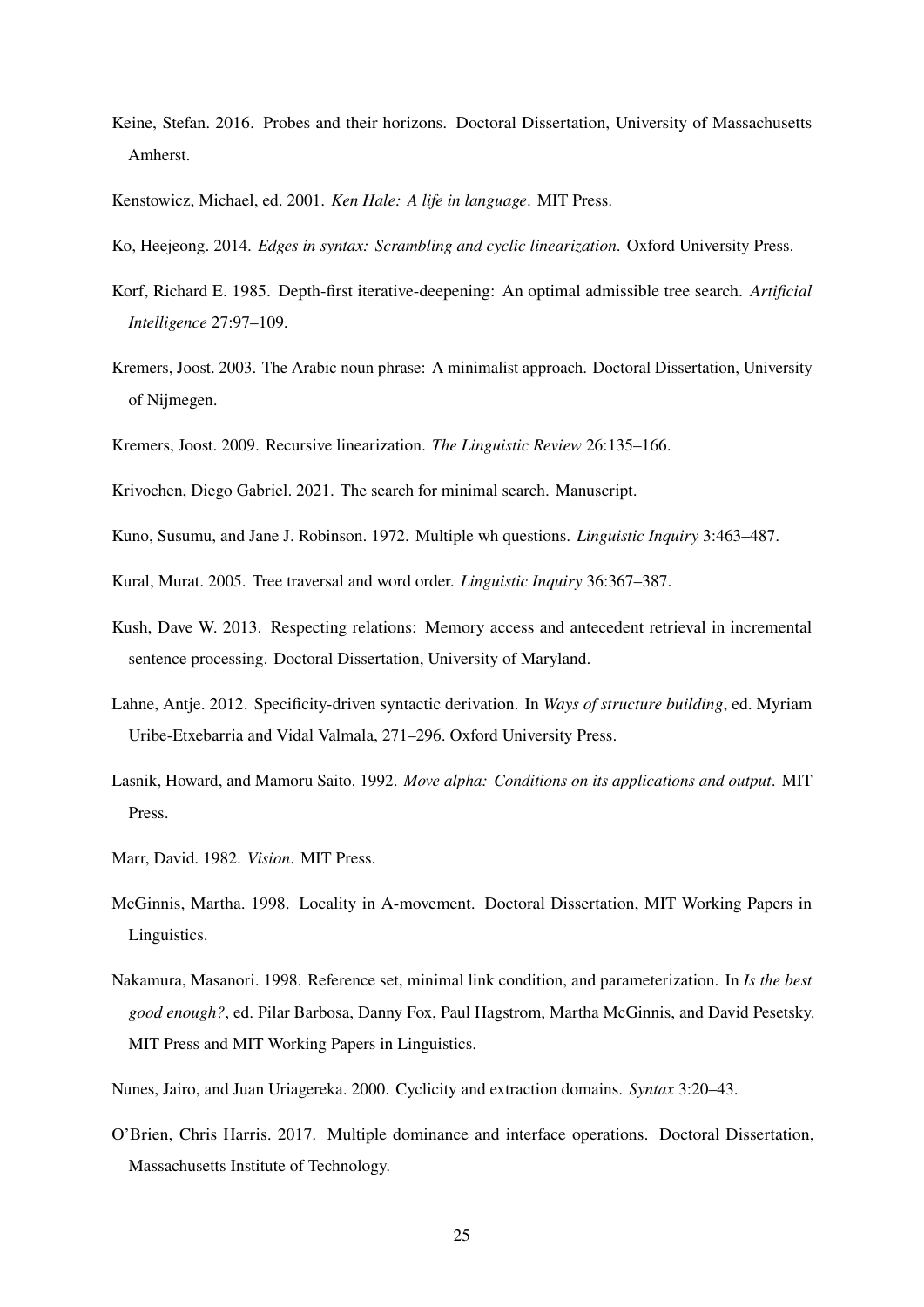- <span id="page-25-13"></span>Pesetsky, David, and Esther Torrego. 2001. T-to-C movement: Causes and consequences. In [Kenstowicz](#page-24-16) [\(2001\)](#page-24-16), 355–425.
- <span id="page-25-2"></span>Pesetsky, David, and Esther Torrego. 2007. The syntax of valuation and the interpretability of features. In *Clausal and phrasal architecture: Syntactic derivation and interpretation*, ed. Simin Karimi, Vida Samiian, and Wendy K. Wilkins, 262–294. John Benjamins.

<span id="page-25-0"></span>Preminger, Omer. 2014. *Agreement and its failures*. MIT Press.

- <span id="page-25-5"></span>Preminger, Omer. 2019. What the PCC tells us about 'abstract' agreement, head movement, and locality. *Glossa* 4:1–42.
- <span id="page-25-10"></span>Rackowski, Andrea, and Norvin Richards. 2005. Phase edge and extraction: A Tagalog case study. *Linguistic Inquiry* 36:565–599.
- <span id="page-25-1"></span>Richards, Marc. 2012. Probing the past: On reconciling long-distance agreement with the PIC. In *Local modelling of non-local dependencies in syntax*, ed. Artemis Alexiadou, Tibor Kiss, and Gereon Müller, 135–154. de Gruyter.
- <span id="page-25-12"></span>Richards, Norvin. 1998. The principle of minimal compliance. *Linguistic Inquiry* 29:599–629.

<span id="page-25-15"></span>Richards, Norvin. 2004. Against bans on lowering. *Linguistic Inquiry* 35:453–463.

<span id="page-25-3"></span>Rizzi, Luigi. 1990. *Relativized minimality*. The MIT Press.

- <span id="page-25-4"></span>Rizzi, Luigi. 2004. Locality and the left periphery. In [Belletti](#page-20-14) [\(2004\)](#page-20-14), 223–251.
- <span id="page-25-7"></span>Rizzi, Luigi. 2013. Locality. *Lingua* 130:169–186.
- <span id="page-25-8"></span>Ross, John Robert. 1967. Constraints on variables in syntax. Doctoral Dissertation, Massachusetts Institute of Technology.
- <span id="page-25-14"></span>Saito, Mamoru, and Keiko Murasugi. 1999. Subject predication within IP and DP. In *Beyond principles and parameters*, ed. Kyle Johnson and Ian Roberts, 167–188. Berlin: Kluwer Academic Publishers.
- <span id="page-25-11"></span>Truswell, Robert. 2007. Locality of wh-movement and the individuation of events. Doctoral Dissertation, University College London.
- <span id="page-25-9"></span>Van Urk, Coppe. 2020. Successive cyclicity and the syntax of long-distance dependencies. *Annual Review of Linguistics* 6:111–130.
- <span id="page-25-6"></span>Van Urk, Coppe, and Norvin Richards. 2015. Two components of long-distance extraction: Successive cyclicity in Dinka. *Linguistic Inquiry* 46:113–155.